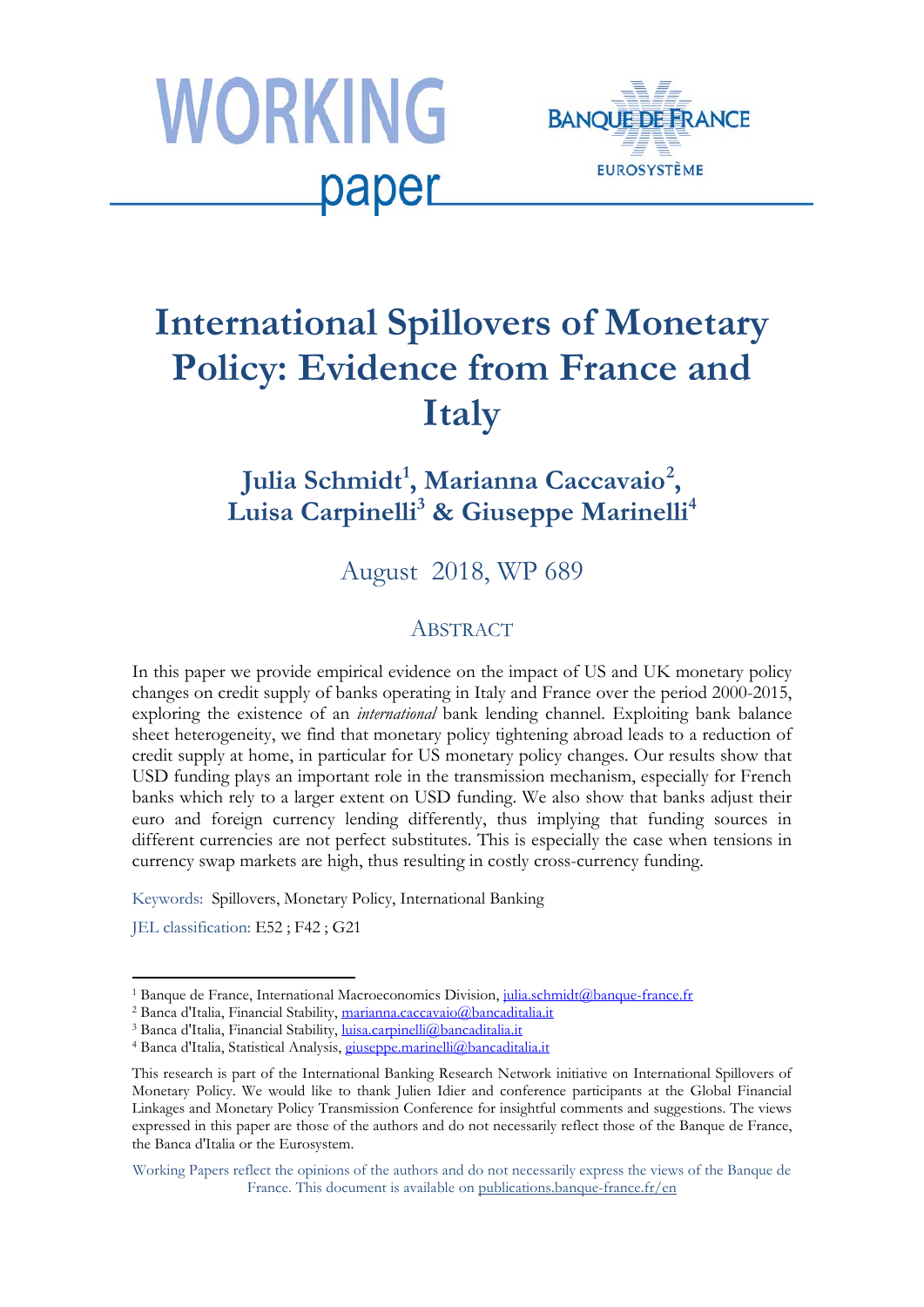## **NON-TECHNICAL SUMMARY**

Monetary policy transmission to the real economy operates via various channels. One of these channels is the so-called "bank lending channel" which has been extensively studied in a domestic context. This transmission channel is specific to banks and their willingness to supply loans in response to a monetary policy change. At the same time, banks have also been identified as an important source of the international transmission of financial and real shocks, both through cross-border activities and through operations between the affiliates of globally operating banking groups. We therefore ask in this paper whether there is an international version of the bank lending channel.

How does the bank lending channel in its traditional version work? Let us consider the case of a US monetary policy tightening. Through open market operations, the US Fed sells short-term government securities in exchange for US dollars. Thus, buyers of government securities will withdraw deposits from the banking system in order to pay for the securities they purchased from the Fed. The bank lending channel, which operates on top of other transmission channels such as the interest rate channel, postulates that the drop in deposits forces banks to resort to alternative sources of financing. However, if these are limited, banks will adjust the asset side of their balance sheet, i.e. via a reduction in loan supply.

In its international version, this bank lending channel works through the exposure of French and Italian banks in terms of funding from US sources. US monetary policy tightening leads to a contraction of deposit funding for US resident banks. As a consequence, US resident banks that are not able to tap on alternative sources of funding will respond to US monetary policy tightening by reducing their cross-border loans to banks in France and Italy; this, in turn represents a funding shock for French and Italian banks, and it affects them depending on how much they rely on foreign funding from these sources.

Contrasting the experiences of France and Italy, we observe two countries within the Euro area where the international transmission of monetary policy through banks is quite different. Ex ante, the banking systems of these countries are similar in size and business model, yet they differ in the composition of funding sources and the currency composition of their funding as well as of loans granted. As shown in the below figure, French banks rely to larger extent on foreign funding, especially in USD.

We find evidence of an international bank lending channel of transmission of US monetary policy for loans to French and Italian residents over the period 2000-2015: in both countries, when US monetary policy tightens, banks that relied more intensely on US sources of funding reduced the lending to the private non-financial sector. The breakdown by currency shows that in the case of Italy the effect was concentrated on loans in EUR whereas French banks reduced their USD lending. Also, the impact is larger for French banks that relied more heavily on USD funding markets and that obtained substantial amounts of USD funds through their affiliate network in the US. Tensions in currency swap markets in recent years have exacerbated this effect. Our results are consistent with the hypothesis that funding in one currency is not a perfect substitute for funding in another currency, especially in the case of the USD.

We do not find much of an effect of UK monetary policy shocks on domestic lending in France nor Italy. Despite the fact that exposure to the UK is larger than to the US for both French and Italian banks, they seem to be isolated from UK monetary policy shocks given that most of their UK funding is not denominated in GBP.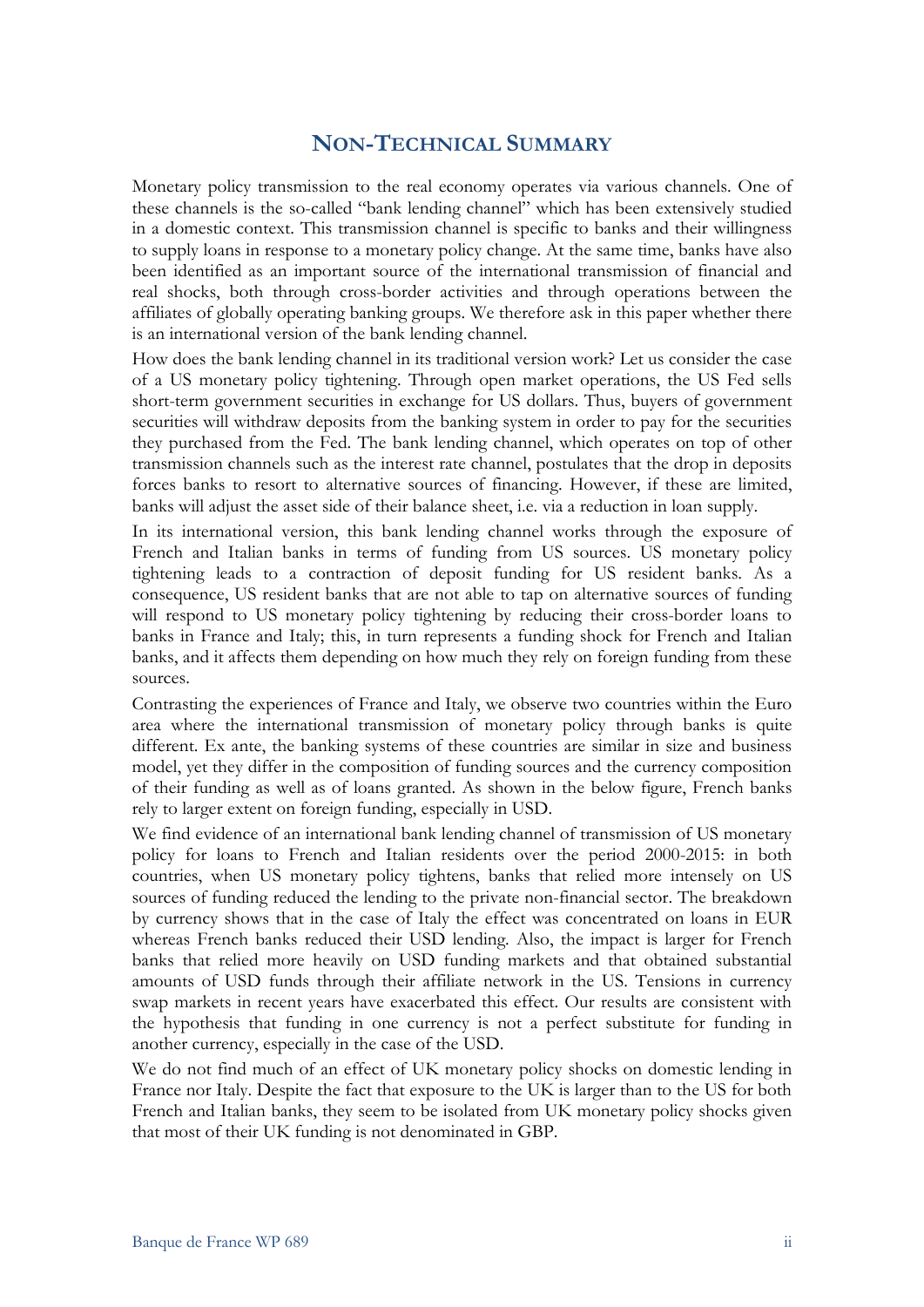

**Bank lending channel variables - Mean over 2000Q1-2015Q4**

*Notes* : The figure shows the average shares of deposits placed by US (UK) residents for the restricted sample of French and Italian banks over the period 2000-2015. The shares are calculated as the percentage ratio of the sum of cross-border deposits over time from US (UK) residents over the total liabilities. The computation is reported also for the subset of cross-border deposits placed by US (UK) banks and for all cross-border deposits denominated in US dollars (GB pounds).

## **La transmission internationale de la politique monétaire : une étude empirique de la France et de l'Italie**

### RÉSUMÉ

Dans cette étude empirique, nous analysons l'impact de changements de politique monétaire aux États-Unis et au Royaume-Uni sur l'offre de crédit par les banques en France et en Italie pour la période 2000-2015. En particulier, nous nous intéressons à l'existence d'un « canal international du prêt bancaire ». En analysant l'hétérogénéité des bilans bancaires, nous montrons qu'un resserrement de la politique monétaire étrangère engendre une réduction de l'offre de crédit domestique, en particulier en cas de changement de la politique monétaire américaine. Le canal de transmission prépondérant est le financement par dollar américain, surtout pour les banques françaises. Nous montrons également que les banques ajustent leur offre de crédit en euro et en devises différemment, ce qui implique que les sources de financement en monnaies différentes ne sont pas de substituts parfaits. Cet effet est amplifié pendant les périodes de fortes tensions dans les marchés de swap de devises, résultant ainsi en coûts élevés du financement par monnaie étrangère.

Mots-clés : effets de débordement, politique monétaire, activités internationales bancaires

Les Documents de travail reflètent les idées personnelles de leurs auteurs et n'expriment pas nécessairement la position de la Banque de France. Ils sont disponibles sur [publications.banque-france.fr](https://publications.banque-france.fr/)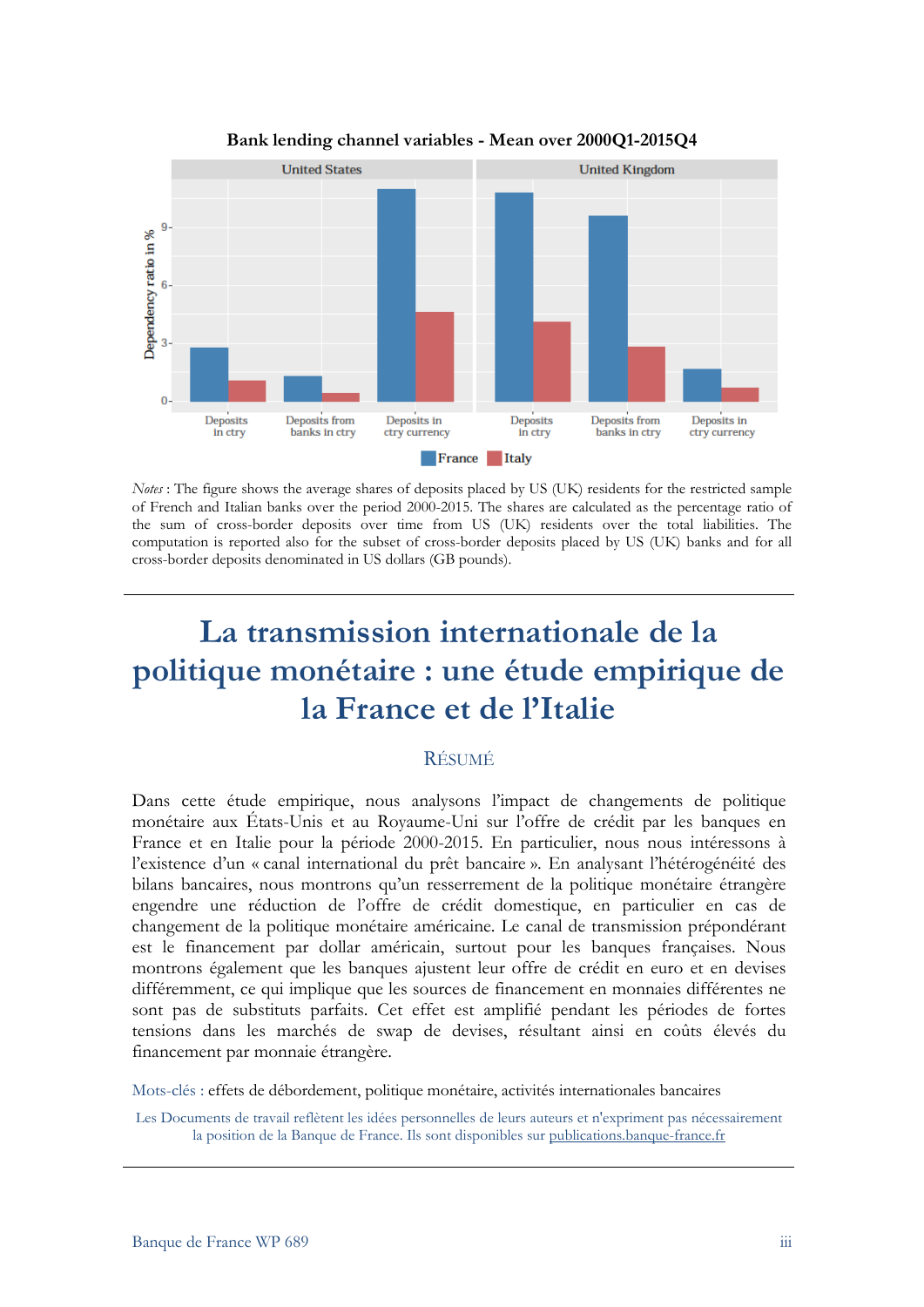#### **1 Introduction**

Global banks have been identified as an important source of the international transmission of financial and real shocks, both through cross-border activities and through operations between the affiliates of globally operating banking groups. Monetary policy transmission to the real economy operates via various channels. In this respect, there is a specific, additional role played by banks which has been extensively studied in the literature, starting from the contributions on the so-called bank lending channel.<sup>[1](#page-3-0)</sup> When financial intermediaries operate on a global scale, it is likely that the impact of monetary policy spans beyond the borders of the country where the policy is implemented and is transmitted cross-border via the activities of international banks.

This paper is part of a broader initiative of the International Banking Research Network (IBRN) as described in Buch *[et al.](#page-28-0)* [\(2018\)](#page-28-0). France and Italy are two interesting cases to compare. On the one hand, they are two of the largest countries of the Euro area, with financial sectors broadly comparable in size and the banking sector playing a very prevalent role in financing the real economy.<sup>[2](#page-3-1)</sup> On the other hand, the French and the Italian banking systems differ in some characteristics that could be relevant for the transmission of foreign monetary policy, namely regarding their reliance on funding sources and the currency mix of loans extended to residents.

In this paper, we investigate to what extent foreign monetary policy spills over to credit supply to the domestic economy, by looking at how changes to US and UK monetary policy affected the domestic lending of banks resident in France and Italy over the period 2000–2015. Since the transmission of shocks through the banking sector hinges crucially on banks' characteristics and balance sheet composition, we explore the possibility that lending to residents might respond differently to foreign monetary policy depending on the degree of reliance on funding from the foreign countries where monetary policy changes.

To illustrate the main mechanism, let us consider how US monetary policy changes spill over to France or Italy. This can happen through several channels, such as trade or exchange rate effects. Banks can play an additional role to the extent that they adjust their credit supply in response to US monetary policy. In its international version, this so-called "bank lending channel" works through the exposure of French and Italian banks in terms of funding from US sources. US monetary policy tightening leads to a contraction of deposit funding for US resident banks. As a consequence, US resident banks that are not able to tap on alternative sources of funding will respond to US monetary policy tightening

<span id="page-3-1"></span><span id="page-3-0"></span><sup>&</sup>lt;sup>1</sup>See [Bernanke and Blinder](#page-28-1) [\(1988\)](#page-28-1) and [Kashyap and Stein](#page-29-0) [\(1994\)](#page-29-0).

<sup>&</sup>lt;sup>2</sup>In both economies the domestic banking sector provides about 80% of credit to domestic non-financial corporations. See [ECB](#page-29-1) [\(2017\)](#page-29-1).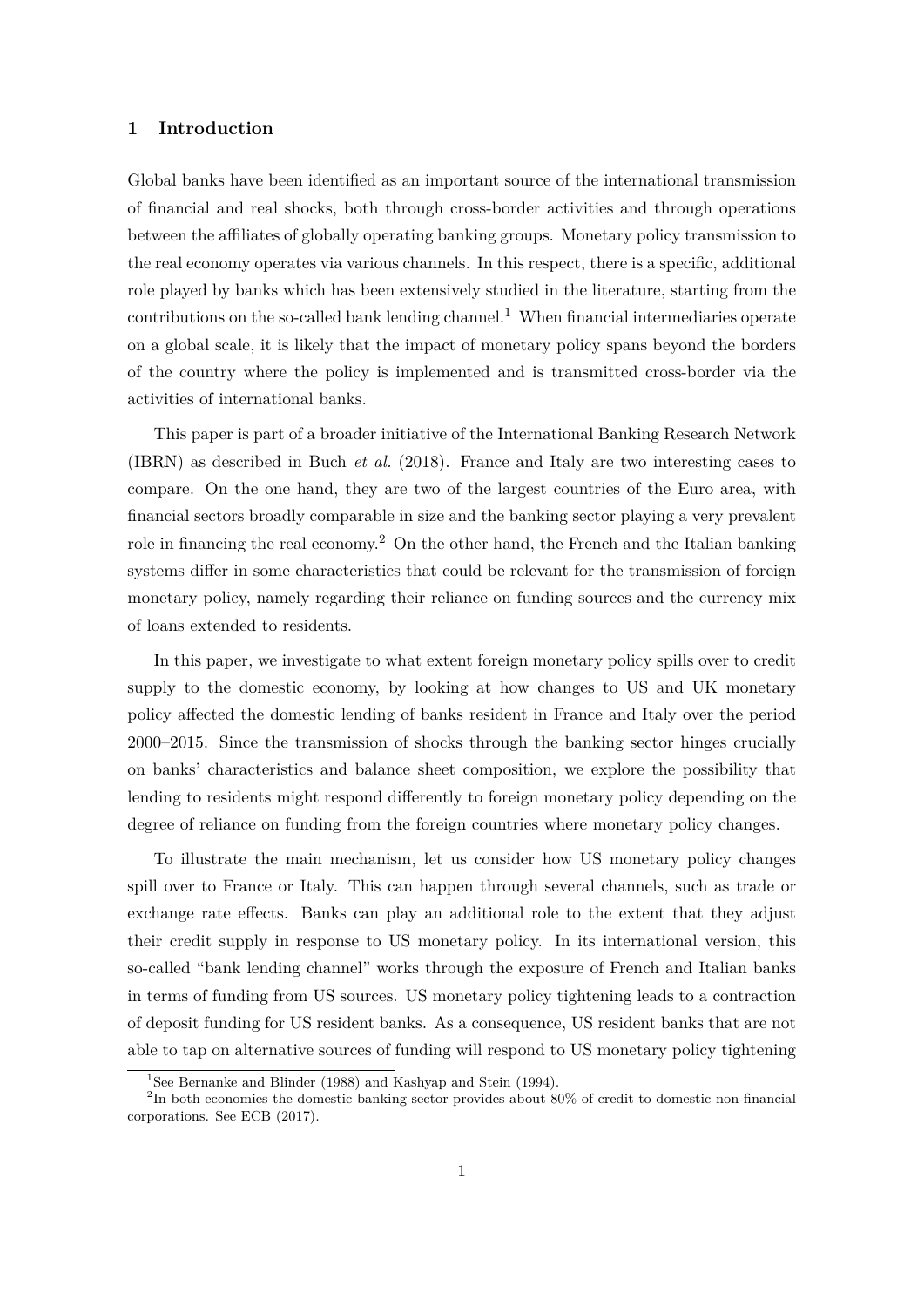by reducing their cross-border loans to banks in France and Italy; this, in turn represents a funding shock for French and Italian banks, and it affects them depending on how much they rely on foreign funding from these sources.

In this paper, we show that over the fifteen years starting in 2000, there is evidence of an international bank lending channel of transmission of US monetary policy for loans to Italian and French residents: in both countries, banks that relied more intensively on US sources of funding decreased lending to the private non-financial sector. Disaggregating domestic lending by currency, we see that in the case of Italy the effect was concentrated in loans in euro (EUR) whereas French banks reduced their foreign currency (FC) lending. In comparison to Italy, French banks relied heavily on USD funding and their affiliate network in the US which channeled USD funds to the headquarters in France. When monetary policy tightens, these funds become rare. Tensions in currency swap markets in recent years have exacerbated this effect. Our results thus show that funding in one currency is not a perfect substitute for funding in another currency, especially in the case of the USD.

We do not find any effect of UK monetary policy shocks on domestic lending in France or Italy. Though this finding might be surprising at first given the large exposures to the UK (which are considerably larger than to the US), we can explain it by the fact that most of the UK funding is not denominated in GBP, thus isolating French and Italian banks from UK monetary policy shocks.

Our results show that the economic effects of such monetary policy spillovers might be sizable. On average, the existence of a bank lending channel leads to a reduction of FC lending for French banks and of EUR lending for Italian banks. This bank lending channel is operational for banks with a high reliance on funding from US-resident sources as well as USD funding. When translating this impact into an effect on the total quantities of loans to domestic residents, the magnitude of the reduction ranges between 0.2% and 0.5%. In the case of tensions in the USD/EUR swap market, the impact of US monetary policy changes for loans in USD by French banks is largely amplified.

*Related literature.* Pioneered with the work of [Bernanke and Blinder](#page-28-1) [\(1988\)](#page-28-1) and [Bernanke](#page-28-2) [and Gertler](#page-28-2) [\(1995\)](#page-28-2), many mechanisms through which banks transmit monetary changes have been extensively studied: the bank lending channel, with its extensions related to the financial accelerator propagation [\(Kashyap and Stein,](#page-30-0) [1997\)](#page-30-0), the portfolio rebalancing channel, the risk taking channel [\(Adrian and Shin,](#page-28-3) [2008;](#page-28-3) [Jiménez](#page-29-2) *et al.*, [2014\)](#page-29-2) or the signalling channel [\(Bauer and Rudebusch,](#page-28-4) [2014\)](#page-28-4). Our question of whether monetary policy exerts its effects beyond national borders by modifying the lending supply of banks that operate on a global scale sets our paper in the vast realm of the international dimension of the transmission mechanisms of monetary policy.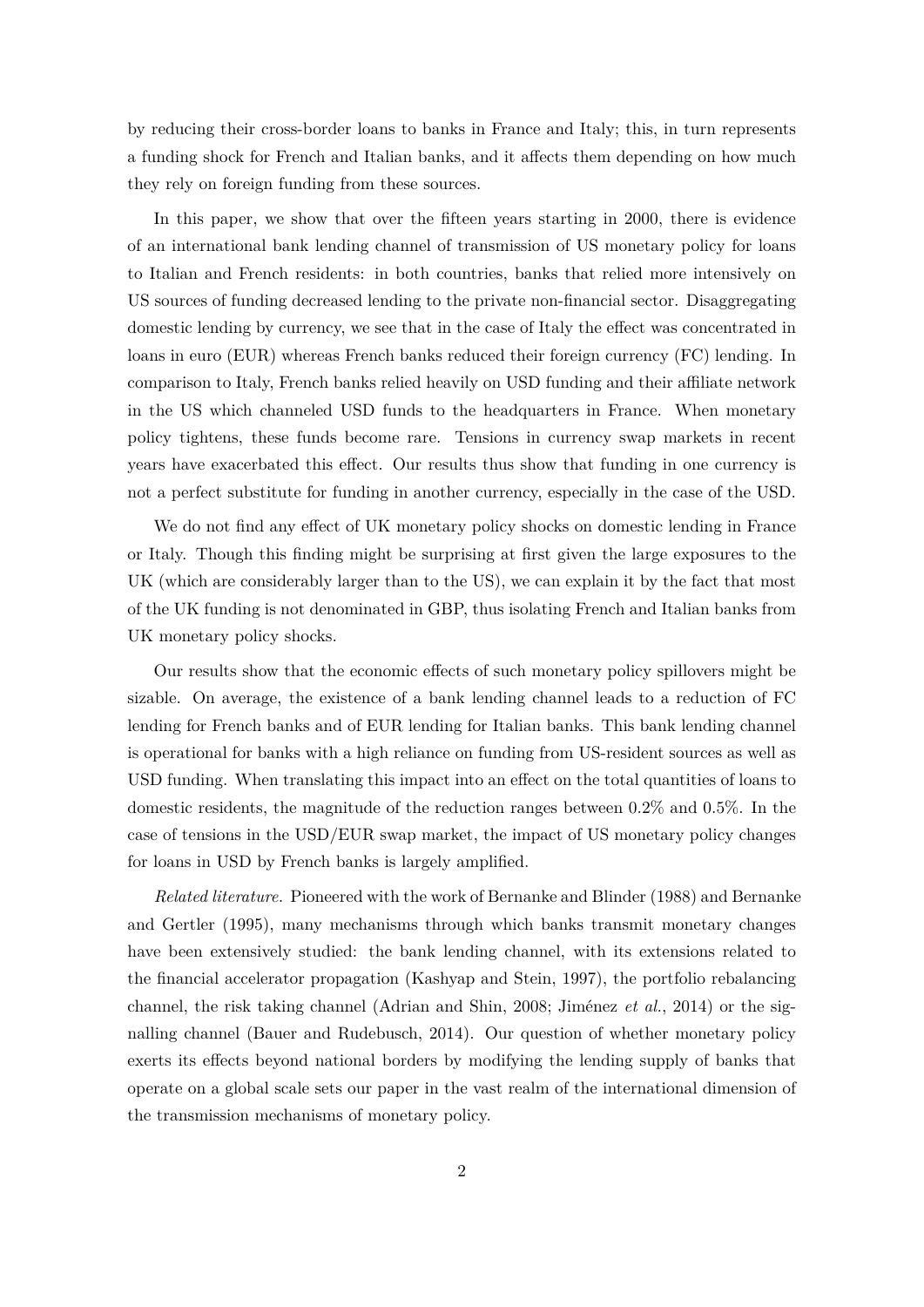This paper relates to the literature that uses bank-level and loan-level data to trace out the impact of foreign monetary policy shocks on domestic lending (as well as the transmission of domestic monetary policy changes on foreign lending). [Morais](#page-30-1) *et al.* [\(2017\)](#page-30-1) find that European, UK and US affiliates in Mexico adjust credit to Mexican firms in response to their home countries' monetary policies. [Cetorelli and Goldberg](#page-29-3) [\(2012\)](#page-29-3) show that, during the Great Financial Crisis, banks which managed liquidity on a global scale and which relied on cross-border internal funding were able to shield their operations from the changes in monetary policy more than banks that operate on a small, regional scale.

This paper is also specifically related to the literature on foreign currency funding and in particular the impact of USD funding shocks on bank lending. [Ivashina](#page-29-4) *et al.* [\(2015\)](#page-29-4) show that USD lending by European banks contracted in response to tensions in USD wholesale funding markets as European banks were not able to fully substitute the decrease in USD funding with EUR funding. [Ongena](#page-30-2) *et al.* [\(2017\)](#page-30-2) show that foreign currency lending is more responsive to foreign monetary policy than is home currency lending, thus implying that lending in foreign currencies gives room to an *international* bank lending channel. A similar point is made by [Takats and Temesvary](#page-30-3) [\(2017\)](#page-30-3).

[Correa](#page-29-5) *et al.* [\(2017\)](#page-29-5) use the Locational Banking Statistics from the BIS to show that domestic monetary policy leads to changes in cross-border bank flows; they find evidence of a cross-border bank lending channel as well as what they term a "portfolio channel" where the deterioration of borrowers' net worth due to monetary policy tightening leads banks to shift credit supply to foreign borrowers. [Demirguc-Kunt](#page-29-6) *et al.* [\(2017\)](#page-29-6) find that expansive monetary policy exerts a positive effect on cross-border syndicated lending from the country where monetary policy is relaxed; the impact is mitigated by the presence of foreign banks in the destination country of loans. [Bruno and Shin](#page-28-5) [\(2015\)](#page-28-5) find that a tigher US monetary policy leads to a decline in the leverage of international banks and to lower cross-border banking capital flows, in association with an appreciation of the US dollar. [Aizenman](#page-28-6) *et al.* [\(2016\)](#page-28-6) look at the reaction of financial conditions of emerging and developing economies (EDEs) to various movements of center economies (US, Euro area, Japan and China), including their monetary policy stance and find that these have been a predominant driver of fluctuations in financial variables in EDEs.

Recently, a growing literature has looked at the potential international spillovers of unconventional measures undertaken by the central banks of the largest world economies, with a particular focus on the US and the Euro area. To name a few examples, [McCauley](#page-30-4) *et al.* [\(2015\)](#page-30-4), [Georgiadis](#page-29-7) [\(2015\)](#page-29-7), [Aizenman](#page-28-6) *et al.* [\(2016\)](#page-28-6), [Bhattarai](#page-28-7) *et al.* [\(2015\)](#page-28-7) and [Fratzscher](#page-29-8) *[et al.](#page-29-8)* [\(2013\)](#page-29-8) show that the Fed's quantitative easing programme can be associated with spillovers to other countries' asset prices, exchange rates or financial flows in general. In a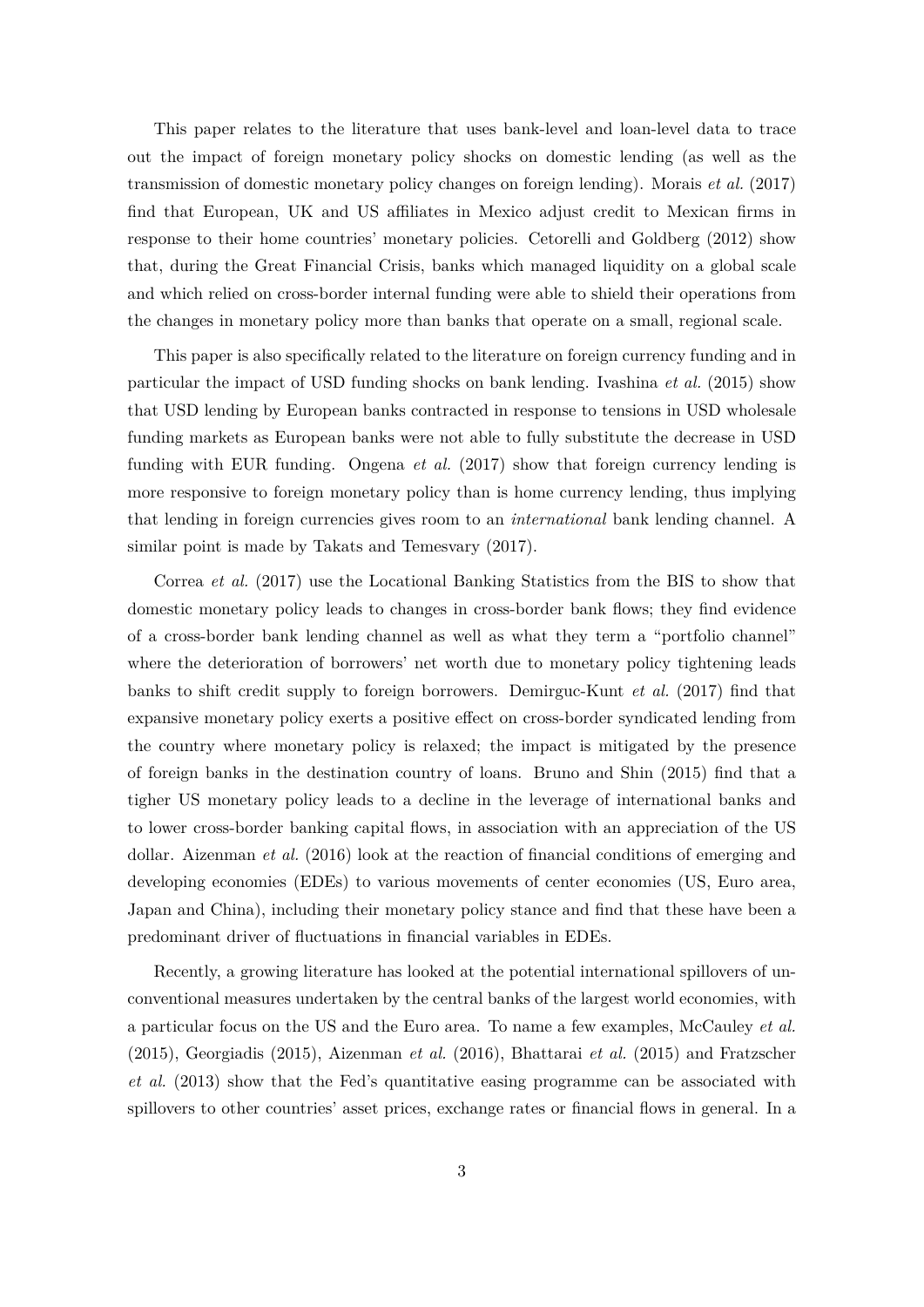similar vein, various papers have examined the degree of international spillovers associated with the recent ECB actions. Among others, [Fratzscher](#page-29-9) *et al.* [\(2016\)](#page-29-9), [Falagiarda](#page-29-10) *et al.* [\(2015\)](#page-29-10) and [Bluwstein and Canova](#page-28-8) [\(2016\)](#page-28-8) show that the ECB's unconventional monetary policies have spilled over to foreign asset markets, including credit markets.

The rest of this paper is organized as follows. Section 2 describes the methodological challenges and the empirical specification. In section 3, we present the data and stylized facts of the French and Italian banking systems. Section 4 presents the results of our analysis while section 5 concludes.

#### **2 Methodology**

Before describing the methodology, we lay out a few definitions. We use data collected for *French and Italian banks*, by which we mean banks resident in France and Italy, including those that are of foreign nationality (i.e. branches and subsidiaries of foreign banking groups). The data are collected at the bank-level for the French sample and at the grouplevel with separate details for the domestic and foreign components for the Italian sample. The banks in our sample raise *cross-border deposits* from foreign residents. Our identification strategy, which we describe in detail below, uses these *cross-border deposits* to identify the bank-specific supply shocks. We also use details on *cross-border loans* to single out some stylized facts and to compare the behavior of *cross-border loans* and *cross-border deposits*.

Our dependent variable is *domestic loans* by which we mean loans extended by French and Italian banks to French and Italian residents. Whenever we refer to a bank's balance sheet item without specifying whether it is *domestic (with respect to residents)* or *crossborder (with respect to non-residents)*, i.e. assets or loans, we mean the entire balance sheet, i.e. the sum of domestic and cross-border assets or loans. In terms of counterparties, we distinguish not only between residents and non-residents, but also between the private *non-financial* and *financial* sector, the latter comprising *banks* and *non-banks*.

Monetary policy is transmitted internationally via various channels, such as changes in exchange rates, which induce changes in financial and trade flows, changes in interest rates, which affects external demand, or banks' foreign activities. We are interested in the last channel. Our objective is therefore to identify supply shifts that are driven by a change in banks' willingness or ability to lend following a monetary policy change. Also, we have to isolate such supply shocks from simultaneous demand effects, stemming from the general macroeconomic environment, including the effects of monetary policy. The identification therefore consists in obtaining *bank-specific shocks* by determining to which extent a bank can insulate its portfolio from monetary policy shocks.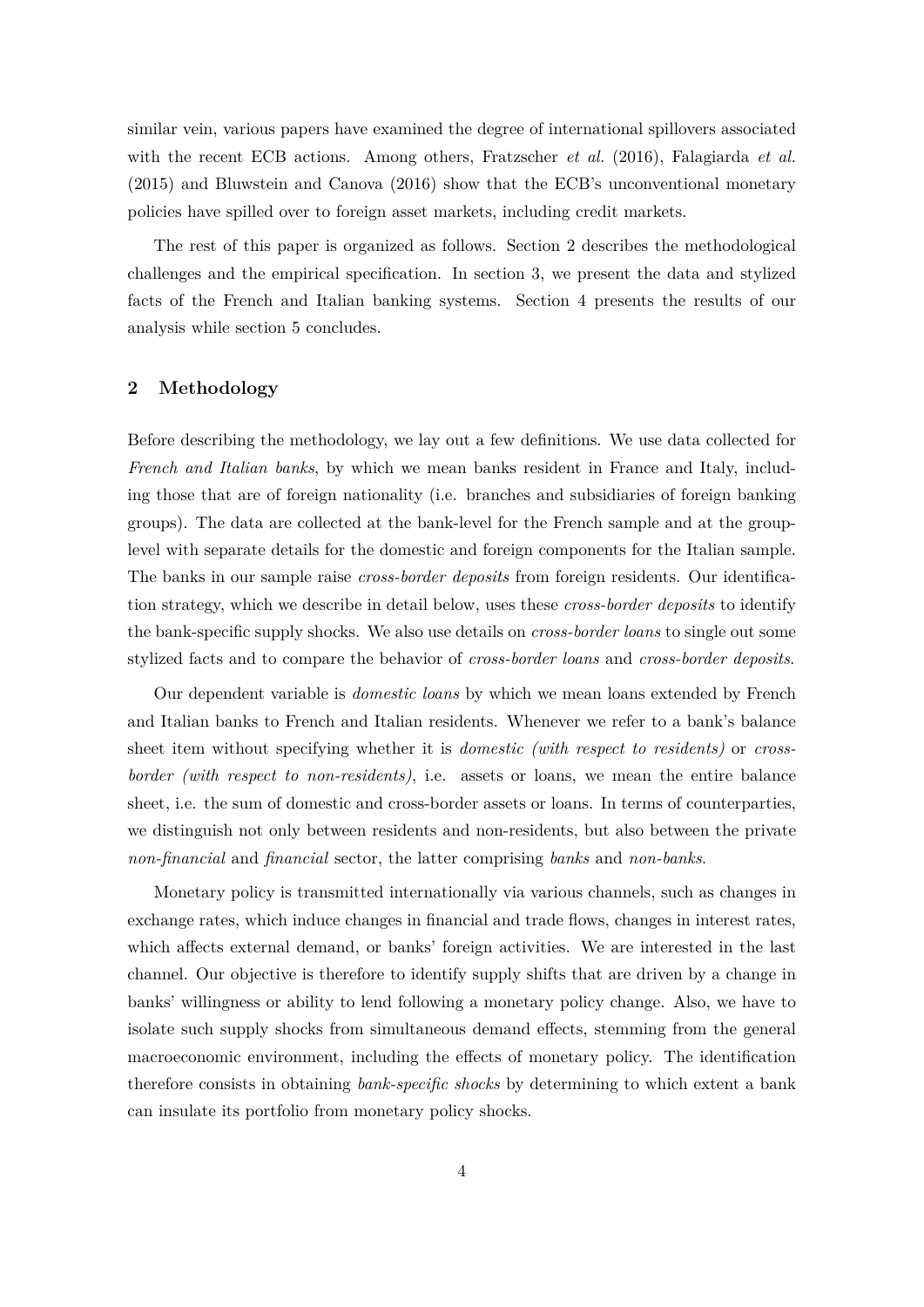To this aim, in order to explore how foreign monetary shocks operate via the activity of internationally active banks, one has to identify variables in banks' balance sheets that are likely candidates to transmit the shocks across borders. The regression approach therefore consists in interacting bank balance sheet characteristics (*Channelb,t*−*k*−1) with a measure of monetary policy (∆*MP*):

<span id="page-7-1"></span>
$$
\Delta Y_{b,t} = \alpha_0 + \sum_{k=0}^{K} \left( \sum_{ctry} \alpha_{1,k}^{ctry} \cdot \Delta MP_{t-k}^{ctry} \cdot Channel_{b,t-k-1}^{ctry} \right) + \sum_{ctry} \alpha_2^{ctry} Channel_{b,t-k-1}^{ctry} + \alpha_3 X_{b,t-1} + f_b + \eta_t + \varepsilon_{b,t}
$$
\n(1)

where  $X_{b,t-1}$  is a vector of lagged bank balance sheet controls, such as size, capitalization, share of liquid assets and core deposits.<sup>[3](#page-7-0)</sup> The inclusion of bank fixed effects  $f_b$  as well as bank controls *Xb,t*−<sup>1</sup> allow to control for time-invariant unobservable and time-varying bankspecific observable supply factors; to properly isolate any *aggregate country-level* cyclical component of demand and supply we include time fixed effects *η<sup>t</sup>* . Standard errors are clustered at the bank-level.

For the coefficient  $\alpha_{1,k}^{ctry}$  to be unbiased, we need all remaining bank-specific demand and supply shocks to be uncorrelated to the identified shock  $\Delta MP_{t-k}^{ctry} \cdot Channel_{b,t-k-1}^{ctry}$ . We argue that this is the case as foreign monetary policy that is transmitted to French and Italian banks via the different channel variables is unlikely to be correlated with bankspecific supply shocks such as domestic regulation or bank-specific demand shocks arising from a bank's client base.

We want to stress that a potential correlation of US or UK monetary policy with ECB monetary policy is not a concern for our identification strategy. First of all, as we will show below, there does not seem to be much correlation between the Euro area monetary policy and the two foreign monetary policies that we analyze. Furthermore, we are not looking at the coefficient of  $\Delta MP_{t-k}^{ctry}$ , but at the *interaction* of  $\Delta MP_{t-k}^{ctry}$  and a bank-specific variable. As a corollary, we are able to include monetary policy changes derived from the nominal (shadow) interest rate and do not need to resort to Taylor residuals or structural shocks.

*Dependent variable.* We are interested in how monetary policy shocks transmit to the real economy and therefore concentrate on loans to the non-financial sector (or to the nonbank sector if such a distinction is not feasible, thus including financial non-bank institutions in this measure). Lending to the public sector is thus excluded. We specifically want to differentiate between foreign currency loans and loans in domestic currency and therefore disaggregate our data by the respective currency.

<span id="page-7-0"></span><sup>&</sup>lt;sup>3</sup>In the case of the French data, we also include intra-group funding as a control variable.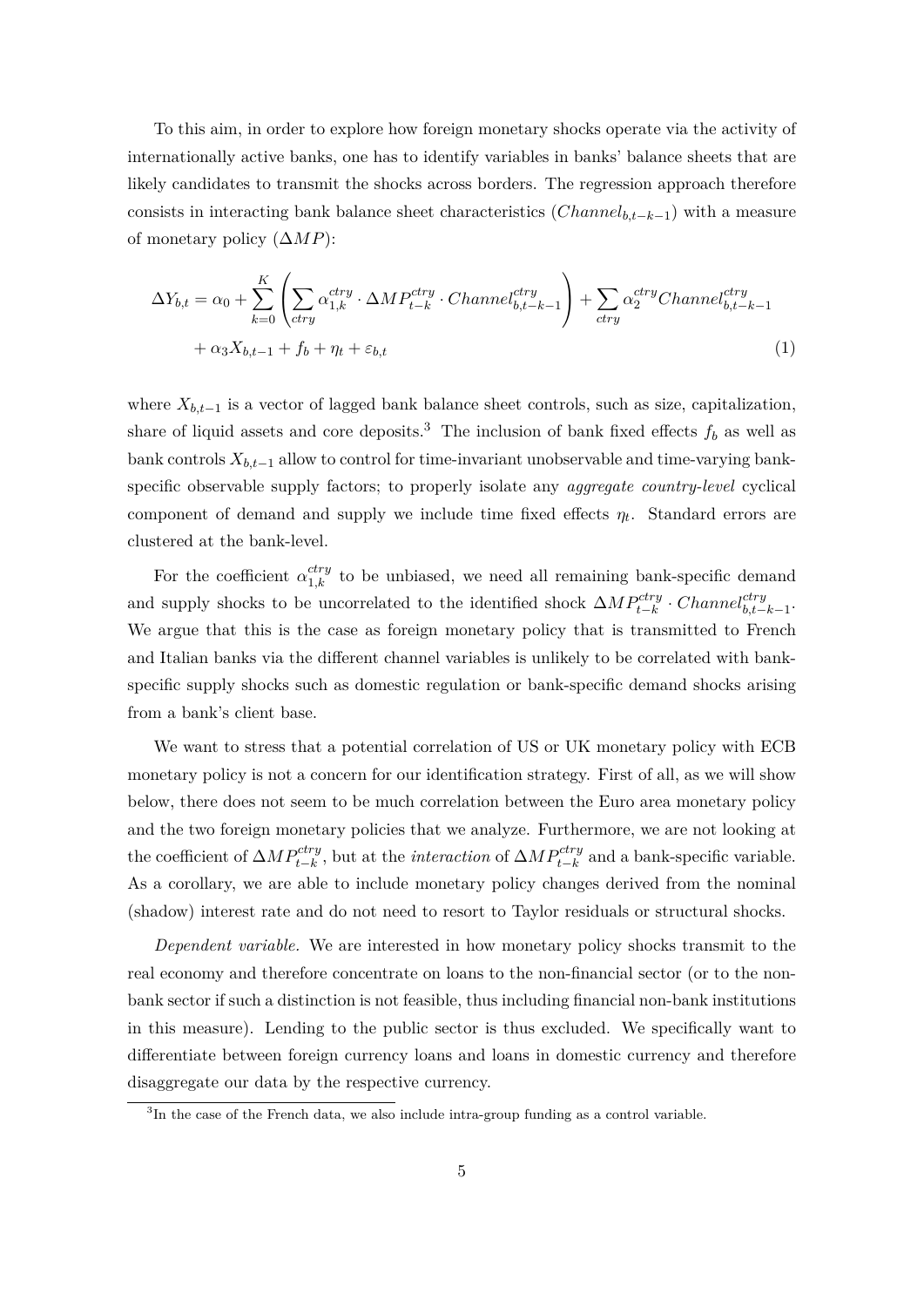*Bank lending channel.* We use data on banks' cross-border deposits from a given country (*ctry*) to quantify to what extent banks rely on funding from this country. The lagged value of this variable (scaled by total assets) is interacted with changes in monetary policy in order to identify the bank-specific funding shock. Our conjecture is that banks will be affected by foreign monetary policy to a larger degree if they rely more heavily on foreign funding. We consider overall cross-border deposits from residents in country *ctry*, but we also specifically look at deposits from banks (thus capturing shock transmission via interbank markets and internal capital markets within banking groups). As a third variable for  $Channel_{b,t-k-1}^{ctry}$ , we consider deposits denominated in the currency of *ctry* as a country's monetary policy specifically affects the money supply in the respective home currency. Note that deposits in *ctry* currency are deposits from all non-residents, both in *ctry* as well as other countries.

The dependence on foreign funding identifies the first step in the transmission of foreign monetary policy changes to the domestic loan supply of French and Italian banks. This foreign funding dependence represents a friction which will constrain banks' lending supply as long as the concerned banks cannot tap on other sources of funding (for example domestic wholesale markets). As a consequence, the effect we measure is the *average response* of French and Italian banks to foreign monetary policy changes due to their dependence on foreign funding, not conditioning on the question whether they mobilize other *domestic* sources of funding or not.

We are interested in monetary policy spillovers from large economies which conduct their monetary policy independently of other countries. In the framework of the IBRN project on monetary policy spillovers, transmission from the Euro area, the US, Japan and the UK are analyzed. In this contribution, we exclude the Euro area (as France and Italy are among the largest economies in the Euro area and it therefore would be difficult to claim that the monetary policy changes are exogenous) as well as Japan. For monetary policy to spill over to French and Italian banks' resident lending, we need sufficiently large exposures to the economies putting in place monetary policy changes.

Table [1](#page-9-0) shows that French banks are mainly exposed to the UK and the US.<sup>[4](#page-8-0)</sup> Italian banks, on the other hand, are mainly exposed to Euro area countries, the United Kingdom and the United States. Japan is not an important deposit source or loan destination for French banks and even less so for Italian banks. It is for this reason that we concentrate on monetary policy shocks coming from the United Kingdom and the United States, thus implying  $ctry = (US, UK)$ .

<span id="page-8-0"></span><sup>&</sup>lt;sup>4</sup>French banks' exposures to Switzerland are also quite substantial, however, we do not consider spillovers from Swiss monetary policy changes as the Swiss economy is very open and reacts to external economic shocks, stemming notably from the Euro area, its largest trade partner. In addition, Swiss monetary policy, at least since the Great Financial Crisis, is centered around the exchange rate and thus different in nature from Euro area, US, UK and Japanese monetary policy.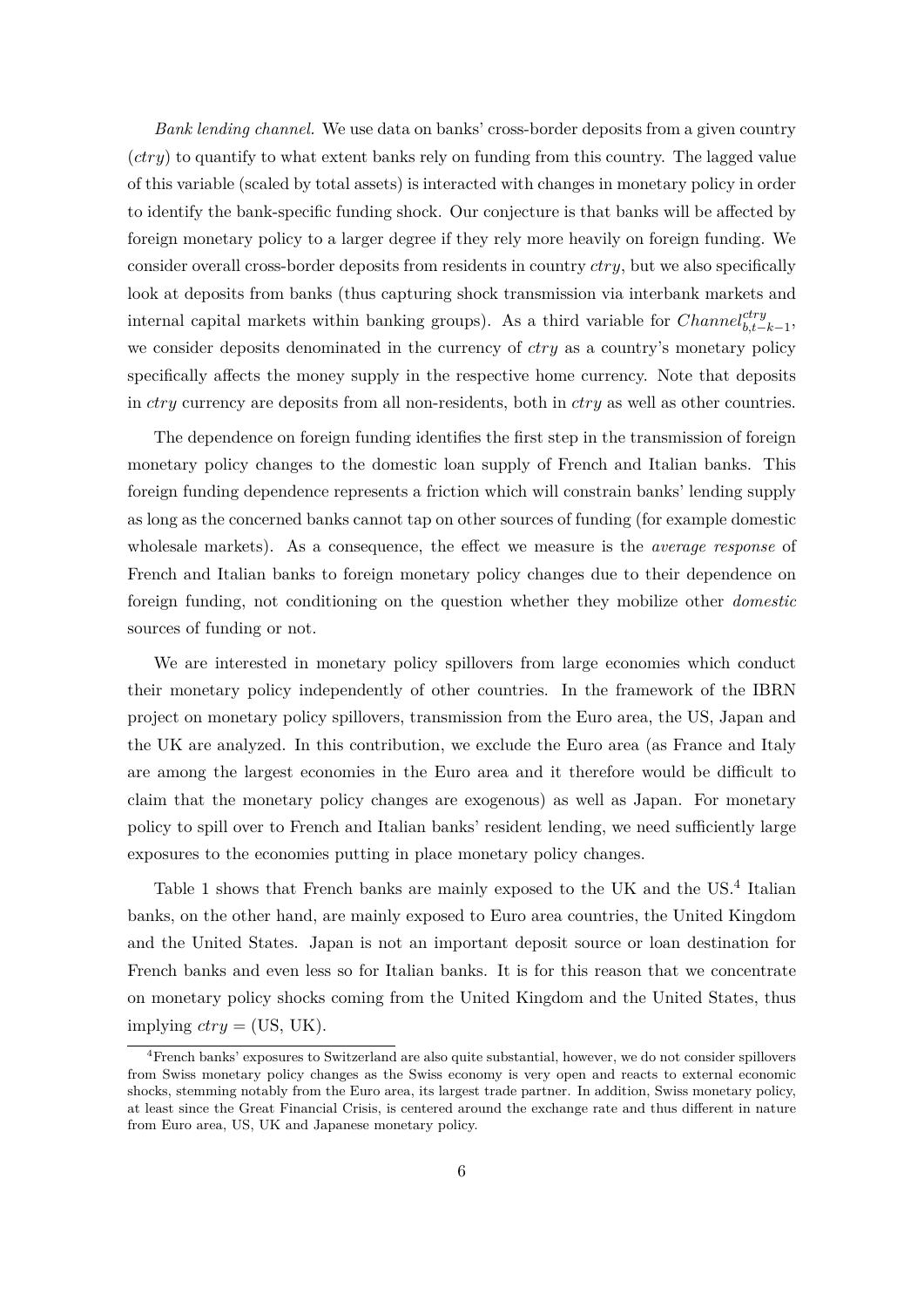<span id="page-9-0"></span>

|                | France         |          |       |                | Italy          |          |       |
|----------------|----------------|----------|-------|----------------|----------------|----------|-------|
| Rank           | Country        | Deposits | Loans | Rank           | Country        | Deposits | Loans |
|                | United Kingdom | 26.3     | 25.1  |                | Germany        | 22.9     | 21.7  |
| $\mathfrak{D}$ | United States  | 13.3     | 12.6  | $\overline{2}$ | United Kingdom | 18.5     | 12.5  |
| 3              | Switzerland    | 8.1      | 4.9   | 3              | France         | 11.7     | 8.5   |
| 4              | Germany        | 7.8      | 9.6   | 4              | Austria.       | 7.5      | 8.2   |
| 5              | Luxembourg     | 7.4      | 4.0   | 5              | Luxembourg     | 5.2      | 2.9   |
| 6              | Belgium        | 5.7      | 4.1   | 6              | United States  | 4.4      | 4.1   |
| $\overline{7}$ | Italy          | 4.3      | 6.6   |                | Poland         | 3.2      | 4.2   |
| 8              | Hong Kong      | 3.6      | 1.2   | 8              | Spain          | 2.4      | 4.4   |
| 9              | Japan          | 3.5      | 4.7   | 9              | Croatia        | 1.9      | 3.4   |
| 10             | Spain          | $3.2\,$  | 5.2   | 10             | Switzerland    | 2.2      | 1.8   |

Table 1: Ranking of country exposures (shares in %)

*Notes*: This table provides the average share of cross-border deposits (loans) by counterparty country for French and Italian banks for the sample period (2000–15). The shares are calculated as the percentage ratio of the sum of deposits (loans) from (to) a specific country over the total sum of deposits (loans) from (to) non-residents. A comprehensive description of the variables can be found in table [7.](#page-31-0)

*Monetary policy.* Over the time period under consideration (2000–2015), monetary policy in major advanced economies was impaired by the zero lower bound. In order to capture the monetary stance, we rely on the shadow rate as a measure of monetary policy, which is provided by [Krippner](#page-30-5) [\(2016\)](#page-30-5). In times of conventional monetary policy, the shadow rate is in line with the nominal policy rate (see figure [1](#page-10-0) which compares the policy rates and shadow rates for the US and UK, along with the ones for the Euro area). During times of the zero lower bound, it captures unconventional monetary policies such as quantitative easing or liquidity support to banks. Figure [1](#page-10-0) shows that the shadow rate for the US and UK are actually quite different from the Euro area shadow rate, especially in the aftermath of the Great Financial Crisis as the ECB implemented its large-scale asset purchasing programme years after quantitative easing was implemented by the US Fed and the Bank of England respectively. These differences further weaken any concerns about omitted variable bias.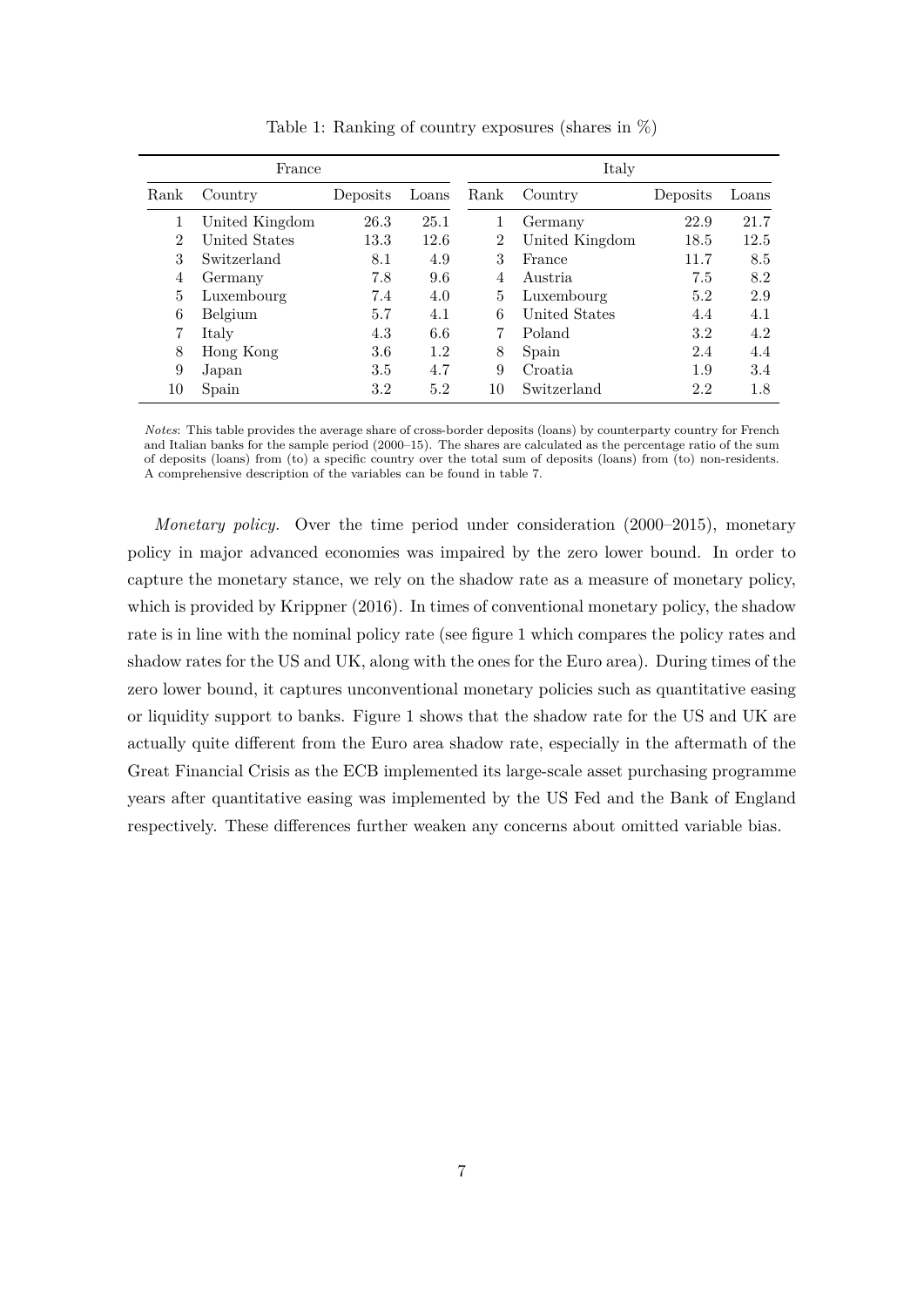

<span id="page-10-0"></span>

*Notes*: This figure shows the central bank monetary policy rate and the Krippner (2016) monetary shadow policy rate for Euro area, US and UK over the period 2000–2015.

The bank lending channel is tightly related to funding costs for banks, but it is more subtle than simply equating funding costs with the nominal policy rate which is why we make use of the shadow rate. The bank lending channel in its conventional version assumes that banks experience a drop in deposits (aggregate money supply drops) whenever monetary policy tightens. The drop in deposits following a monetary policy tightening cannot be substituted without costs by other sources of funding due to frictions violating the Modigliani-Miller theorem. As a consequence, banks have to adjust the asset side of their balance sheet. During the period of the zero lower bound, the existence of a bank lending channel need not be impaired: as long as unconventional monetary policies affects the money supply and thus the supply of deposits to banks (which they sure do given the large magnitudes of central bank asset purchases and liquidity support to banks), a bank lending channel can be at work. Thus, while changes in the shadow rate do not imply changes in short-term funding rates as is the case during periods of conventional monetary policy, the shadow rate captures changes in funding supply to banks during periods of unconventional monetary policy. The bank lending channel concerns exactly these funding supply shocks, both in its traditional version when brought about by changing interest rates or in its unconventional version when brought about by the expansion of central bank balance sheets.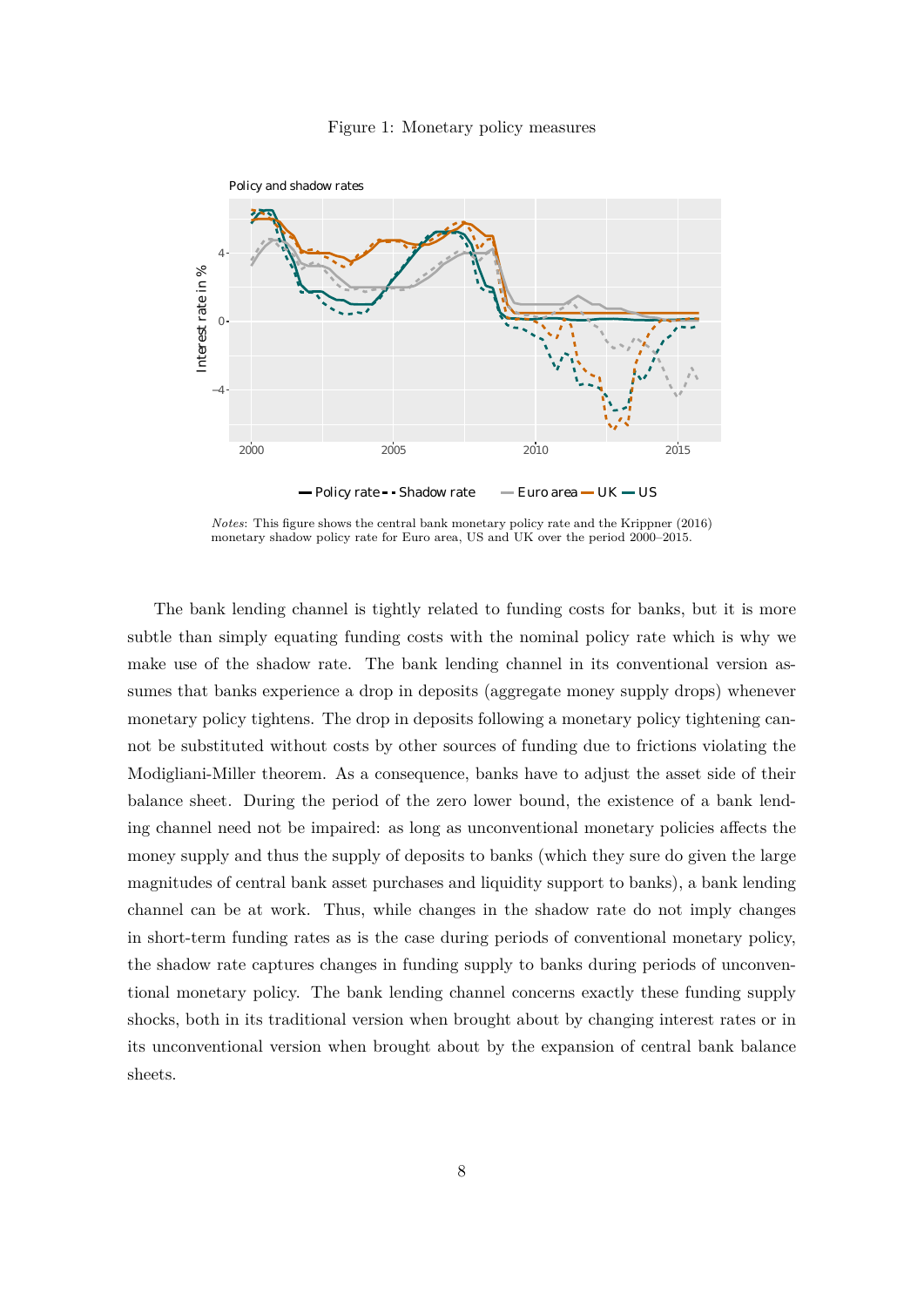#### **3 Data and stylized facts on the French and Italian banking systems**

We employ bank-level data collected respectively by the Banque de France and the Autorité de Contrôle Prudentiel et de Résolution and by the Bank of Italy in its Supervisory and Statistical Reports. Balance sheet data are collected for the purpose of supervision and regulatory reporting at quarterly frequency. The data on loans and deposits disaggregated by residence of the counterparty and currency of denomination are collected for the purpose of the construction of the International Banking Statistics of the Bank for International Settlements. A second part of the data set comes from an IBRN cross-country database with a set of monetary policy interest rate indicators from which we take the shadow rate of monetary policy as provided by [Krippner](#page-30-5) [\(2016\)](#page-30-5). Our sample covers the period from 2000 to 2015.

#### Table 2: **Summary statistics**

|  | rance |
|--|-------|
|--|-------|

<span id="page-11-0"></span>

|                                                            |       | Full sample |       |      | Restricted sample |        |
|------------------------------------------------------------|-------|-------------|-------|------|-------------------|--------|
| Variable                                                   | N     | Mean        | Sd    | N    | Mean              | Sd     |
| Total assets (bn EUR)                                      | 54000 | 8.57        | 53.01 | 7096 | 28.16             | 119.83 |
| Loans/assets                                               | 53992 | 40.86       | 33.4  | 7088 | 51.37             | 24.75  |
| Loans to non-fin. sector/total loans                       | 52276 | 54.58       | 42.77 | 7089 | 82.8              | 19.47  |
| Loans to resident non-fin. sector/loans to non-fin. sector | 39071 | 88.38       | 25.14 | 7084 | 68.93             | 31.91  |
| FC share of loans to resident non-fin. sector              | 38798 | 3.14        | 11.78 | 7039 | 9.02              | 17.35  |
| FC share of loans to non-resident non-fin. sector          | 23857 | 21.6        | 32.33 | 6614 | 39.91             | 34.22  |
| Cross-border loans US/total assets                         | 53991 | 0.48        | 2.81  | 7087 | 2.02              | 4.63   |
| Cross-border loans UK/total assets                         | 53991 | 1.67        | 7.44  | 7087 | 6.89              | 12.57  |
| Cross-border deposits US/total assets                      | 53992 | 0.66        | 3.93  | 7088 | 2.92              | 7.91   |
| Cross-border deposits UK/total assets                      | 53981 | 1.98        | 8.53  | 7080 | 10.98             | 19.03  |

(b) Italy

|                                                            |       | Full sample |       |       | Restricted sample |       |
|------------------------------------------------------------|-------|-------------|-------|-------|-------------------|-------|
| Variable                                                   | N     | Mean        | Sd    | N     | Mean              | Sd    |
| Total assets (bn EUR)                                      | 41441 | 4.84        | 43.74 | 11271 | 16.49             | 82.74 |
| Loans/assets                                               | 40600 | 69.70       | 14.94 | 11024 | 70.89             | 20.14 |
| Loans to non-fin. sector/total loans                       | 40578 | 78.23       | 23.57 | 11050 | 62.16             | 32.03 |
| Loans to resident non-fin. sector/loans to non-fin. sector | 24939 | 97.57       | 10.33 | 11030 | 92.53             | 17.43 |
| FC share of loans to resident non-fin. sector              | 39889 | 1.03        | 3.74  | 10570 | 2.15              | 6.35  |
| FC share of loans to non-resident non-fin. sector          | 23455 | 9.58        | 23.35 | 7464  | 21.89             | 30.99 |
| Cross-border loans US/total assets                         | 40542 | 0.09        | 1.12  | 11032 | 0.30              | 2.09  |
| Cross-border loans UK/total assets                         | 40537 | 0.64        | 4.35  | 11037 | 2.29              | 8.07  |
| Cross-border deposits US/total assets                      | 40542 | 0.13        | 1.94  | 11042 | 0.45              | 3.70  |
| Cross-border deposits UK/total assets                      | 40536 | 1.88        | 10.99 | 11046 | 5.76              | 18.36 |

*Notes*: This table reports summary statistics for bank-level data obtained from the Banque de France/ACPR and from Banca d'Italia/Supervisory reports. The data is quarterly for the period 2000Q1–2015Q4. Panel a describes the sample for French banks and panel b the one for Italian banks. Both the summary statistics of all reporting banks (full sample) as well as the one for the restricted sample used for the regression analysis are displayed. For French banks, the sample is restricted to those banks that lend at least 10% of their assets to the non-financial sector and have at least 1% of their total assets in loans or deposits in either the UK or US. For Italian banks, the sample is restricted to those banks that lend at least 2% of their total assets to foreign residents. The variable *Loans* refers to loans extended by the banks in the sample, the variable *Deposits* is represented by deposit liabilities of the banks in the sample.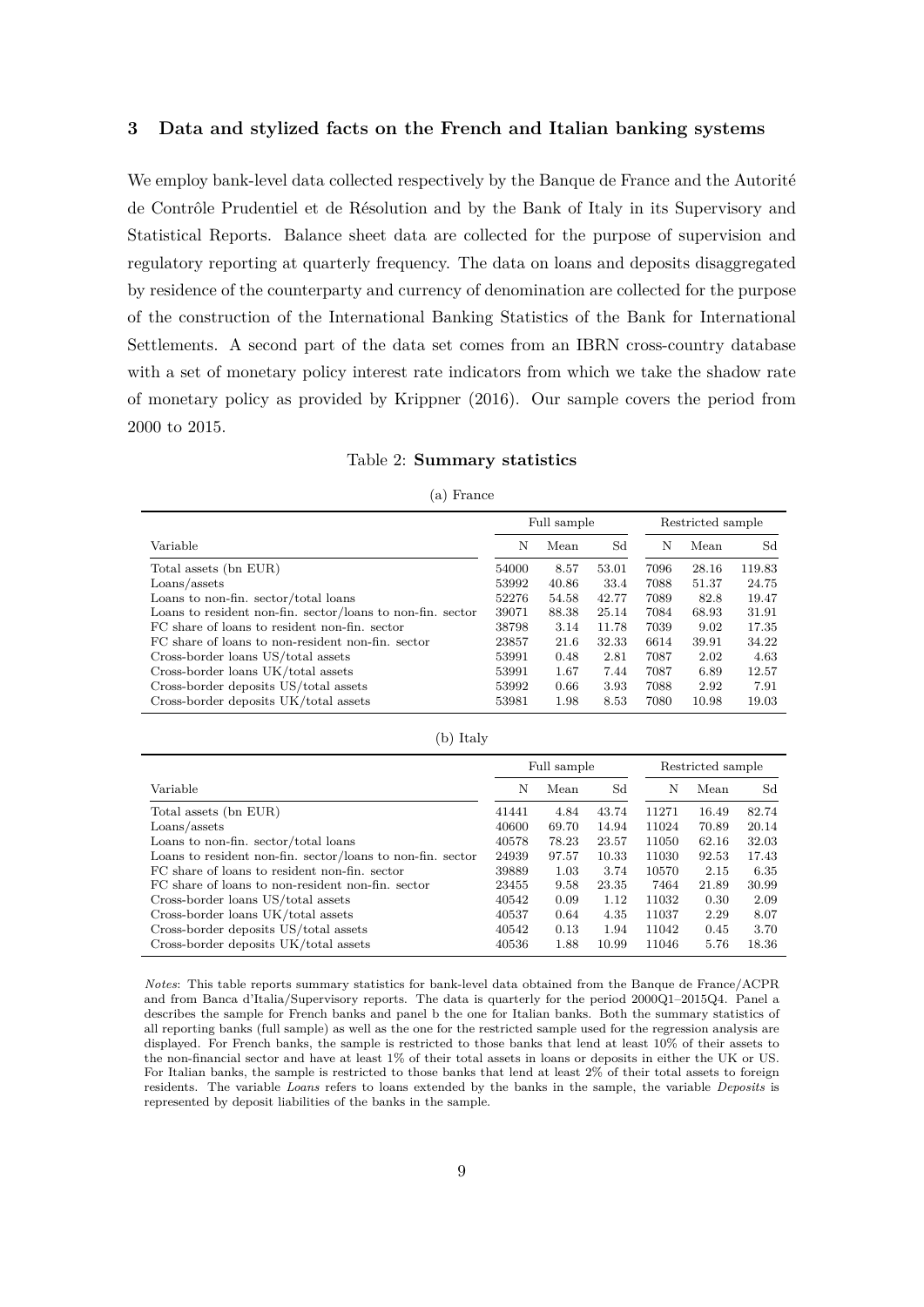#### <span id="page-12-0"></span>**3.1 France**

The French banking system is highly concentrated. In 2015, the six largest banking groups made up 83% of banks' assets and 91% of lending [\(ACPR,](#page-28-9) [2017\)](#page-28-9). All of these banking groups are supervised under the Single Supervisory Mechanism by the European Central Bank. Four out of the major six French banking groups have also been defined as Global Systemically Important Banks (G-SIBs) and are thus subject to higher regulatory requirements.

The French retail banking market is dominated by universal banks. In the last decades, these have also expanded their operations abroad. The upper panel of table [2](#page-11-0) lists the summary statistics for the French banks in our sample. As already alluded to above, the distribution of the size of French banks is extremely skewed. On average, loans make up 41% of all assets and out of these loans about 55% are vis-à-vis the non-financial sector. Loans to residents largely dominate (88%) and the summary statistics also show that the foreign currency fraction of loans to the non-financial sector is larger for non-residents (22%) than for residents  $(3\%)$ .

Exposures in terms of deposits in the US and the UK constitute our main variables of interest for identifying the channels of transmission. As a fraction of total assets, crossborder deposit exposures are actually quite small and the highest for the UK, representing the fact that French banks are active in the London interbank market.

We restrict our sample to those banks that lend at least  $10\%$  of their assets to the nonfinancial sector and have at least 0.25% of their total assets in cross-border loans or deposits in either the US or UK. The summary statistics for this restricted sample is also displayed in the upper panel of table [2.](#page-11-0) The sample restriction changes the mean size of the banks in the sample and raises the part of loans to the non-financial sector. We thus eliminate very small banks and branches of foreign banks resident in France who hardly engage in lending to the non-financial sector. As a consequence, the foreign currency share to both residents and non-residents is higher (9% and 40% respectively) and the cross-border exposure to the US and the UK is (by definition) higher for the banks that we retain in our sample for the regressions.

#### **3.2 Italy**

The Italian banking system is less concentrated than the French one: as of end of 2016 there are 14 significant banks supervised directly by the European Central Bank within the Single Supervisory Mechanism; their assets represent about three quarters of total assets of the Italian banking system. Only one of these banking groups is classified as a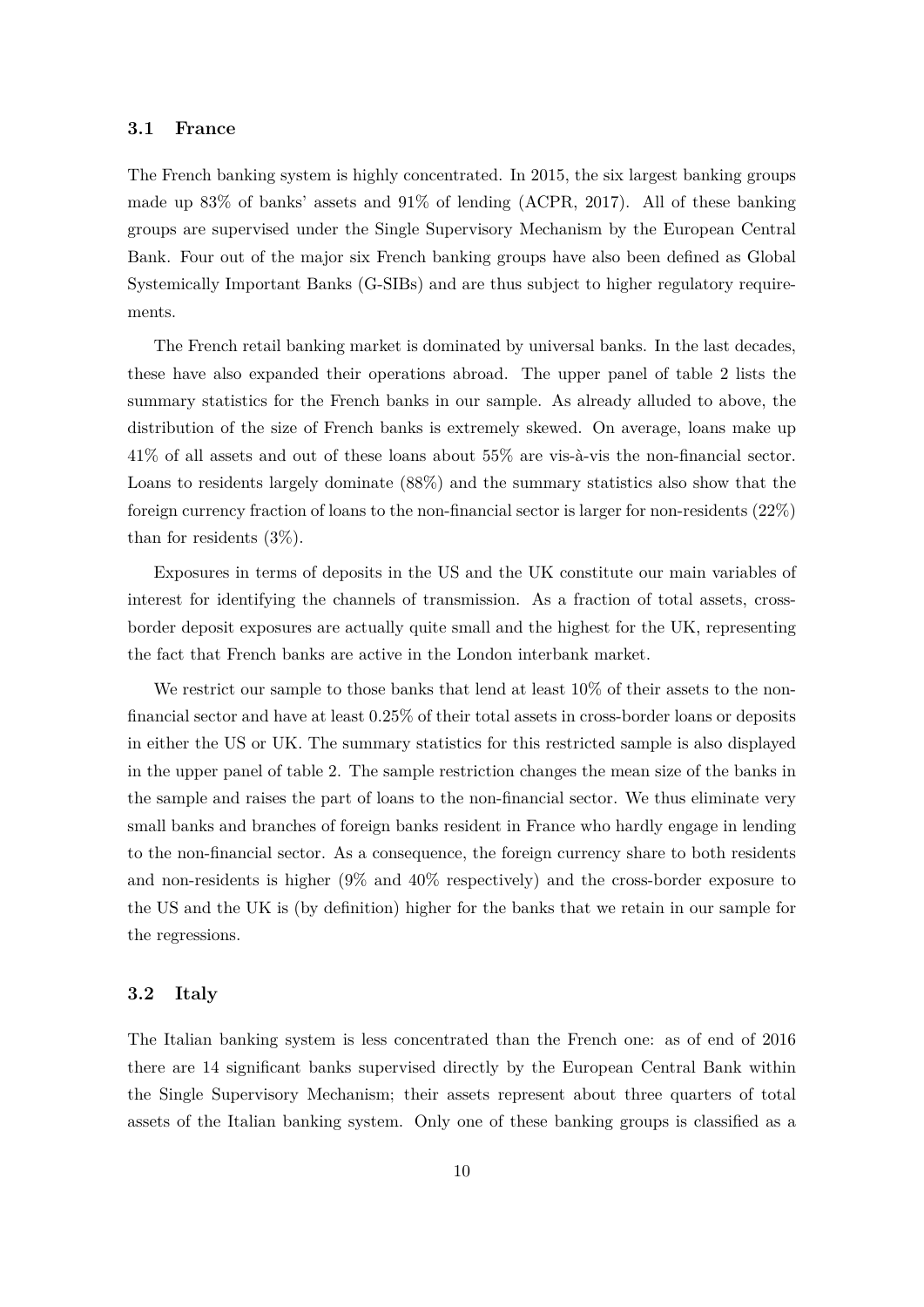G-SIB. Italian banks tend to have a traditional business model, mostly engaging in lending. Loans represent on average 70% of assets and they are largely directed to the private non-financial sector, that represents about four fifth of the total (table [2,](#page-11-0) panel b). The resident component of the loans to the non-financial sector is predominant (98%). As for the currency breakdown, foreign currency denominated loans to the non-resident non-financial sector represent  $10\%$  of the total while this share is much lower  $(1\%)$  for residents. Deposits from the US and the UK, our transmission channel variables on the liability side of Italian banks' balance-sheets, represent respectively less than 1% and nearly 2% of total liabilities.

We restrict our sample to banks with foreign affiliates or with cross-border loans larger than 2% of total assets; these are labeled as international banks and their summary statistics are also displayed in panel b of table [2.](#page-11-0) Banks in our restricted sample tend to be larger and relatively less exposed to the private non-financial sector, compared to the average Italian bank: the share of loans to the non-financial sector in total loans is 62%. Of course, given the criteria for the sample restriction, their degree of foreign exposure is larger: the share of loans to the non-resident non-financial sector is 7.5% on average. Also, the foreign currency component of loans to the non-financial sector doubles to 2% and 22% respectively for residents and non-residents. As shown by [Caccavaio](#page-29-11) *et al.* [\(2015\)](#page-29-11), Italian banks lend cross-border predominantly to Euro area counterparties, other Eastern European countries, the UK and North America. On average, cross-border loans and deposits vis-à-vis the UK are the most relevant component of the non-Euro area exposures (respectively 2% and 6% of total assets in the restricted sample), followed by the US (respectively 0.3% and 0.5%).

### **3.3 Comparing French and Italian banks' potential to transmit foreign monetary policy shocks**

#### **Dependent variable**

We are interested in the spillovers of foreign monetary policy shocks to the real economy which is why we concentrate on lending to the non-financial sector. In France and Italy, loans to the non-financial resident sector are roughly one order of magnitude larger than in the case of loans to banks or non-bank financial institutions.

Figure [2](#page-14-0) compares the level of the dependent variable, loans to the domestic private non-financial sector, over time for both France and Italy, disaggregated into EUR and foreign currency (FC) loans. In France, the continuous expansion of lending to the private non-financial sector is largely driven by real estate loans due to the strong performance of the housing market since 2000. As previously mentioned, foreign currency loans to French residents are more than an order of magnitude lower than EUR-denominated loans. Over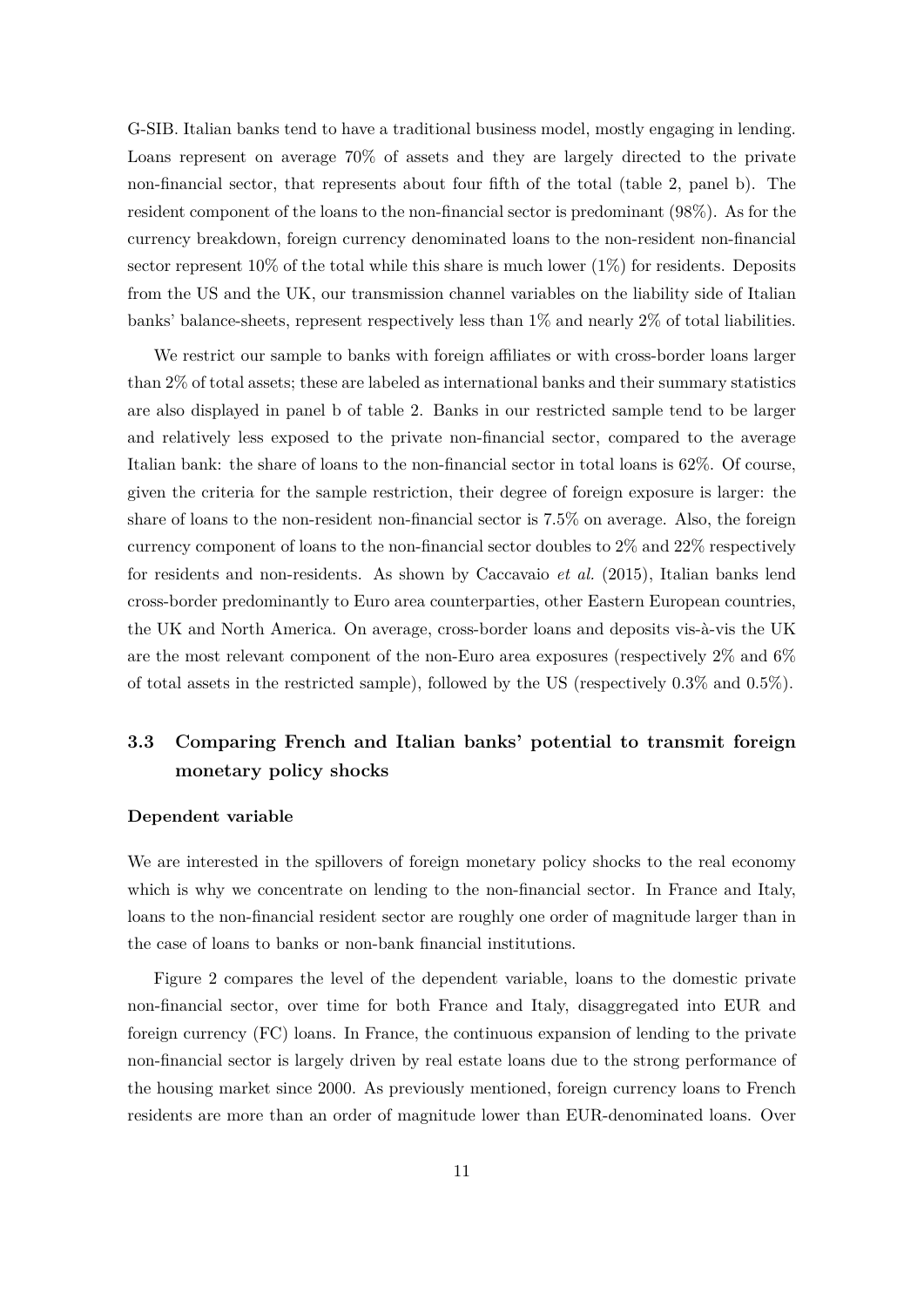<span id="page-14-0"></span>time, French banks expanded both their FC and EUR lending, but the increase is a bit less pronounced for the former than for the latter.



Figure 2: Dependent variable in levels

In Italy, we can observe similar differences regarding the order of magnitude between EUR and FC lending. Lending to the private non-financial sector also increased over the time period under consideration; however, this is only the case for EUR lending whereas FC lending continuously decreased over 2000–2015.

#### **Bank lending channel**

Figure [3](#page-15-0) shows the evolution of our main transmission channel variables, i.e. deposits placed by residents in the US/UK, over the period 2000–2015 and compares them to loans extended by French and Italian banks to residents in the US/UK. Several features are shared by both French and Italian banks, while there are also important differences. As shown in figure [3,](#page-15-0) exposures in the US were higher in terms of deposits than in terms of loans until 2011. Thus, both French and Italian banks were relying on the US as a funding source rather than an investment destination. In 2011, US funding to Eurozone banks collapsed due to concerns about these banks' exposure to European sovereigns [\(Ivashina](#page-29-4) *[et al.](#page-29-4)*, [2015\)](#page-29-4). In recent years, loans to the US as well as deposits from the US amounted

*Notes*: This figure shows the end-of-quarter outstanding amounts of the loans to the private non-financial sector – broken down by currency, euro (EUR) and foreign currencies (FC) – over the period 2000–2015 for the full sample of French and Italian banks. A comprehensive description of the variables can be found in table [7.](#page-31-0)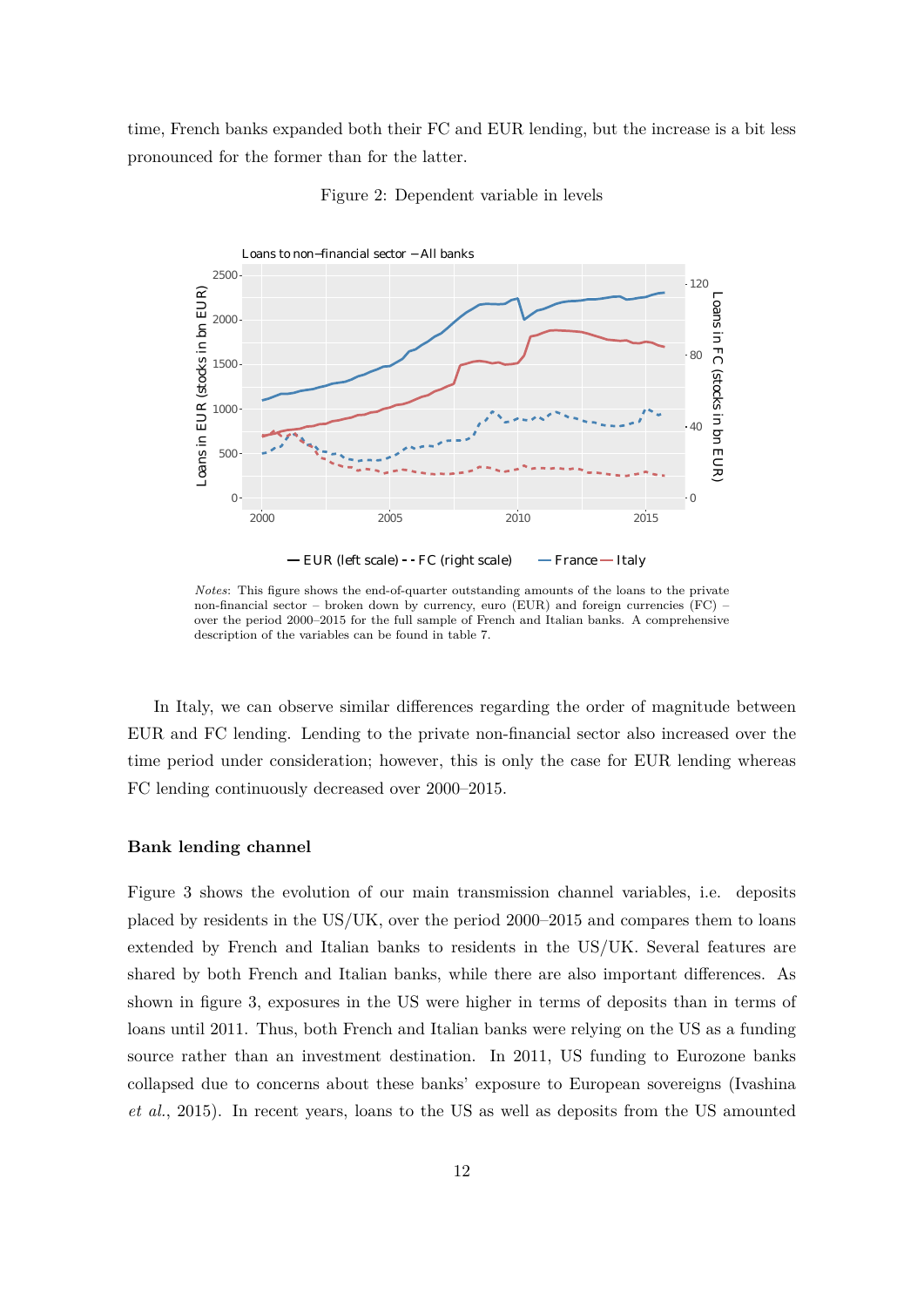to the same levels, thus putting an end to the primary role of the US as a funding market. Another striking similarity is the fact that cross-border deposits and loans denominated in USD – regardless of the counterparty residency, be it in the US or in other countries – largely exceed, respectively, deposits and loans from/to residents in the US alone. This feature is representative of French and Italian banks' activities in the eurodollar market, i.e. USD-denominated loans and deposits vis-à-vis residents outside the US.



<span id="page-15-0"></span>

*Notes*: The figure shows the level of exposure to US (panel a and b) and UK (panel c and d) for the restricted sample of French and Italian banks over the period 2000–2015. The exposures are reported in terms of loans and deposits of the French and Italian banks in the restricted sample. The variables are: the cross-border deposits placed by US (UK) residents, the subset of cross-border deposits placed by US (UK) banks, the cross-border deposits denominated in US dollars (GB pounds), the cross-border loans to US (UK) residents, the subset of cross-border loans to US (UK) banks and the cross-border loans denominated in US dollars (GB pounds). Further details on the restricted sample of banks can be found in the notes of table [2.](#page-11-0) A comprehensive description of the variables can be found in table [7.](#page-31-0)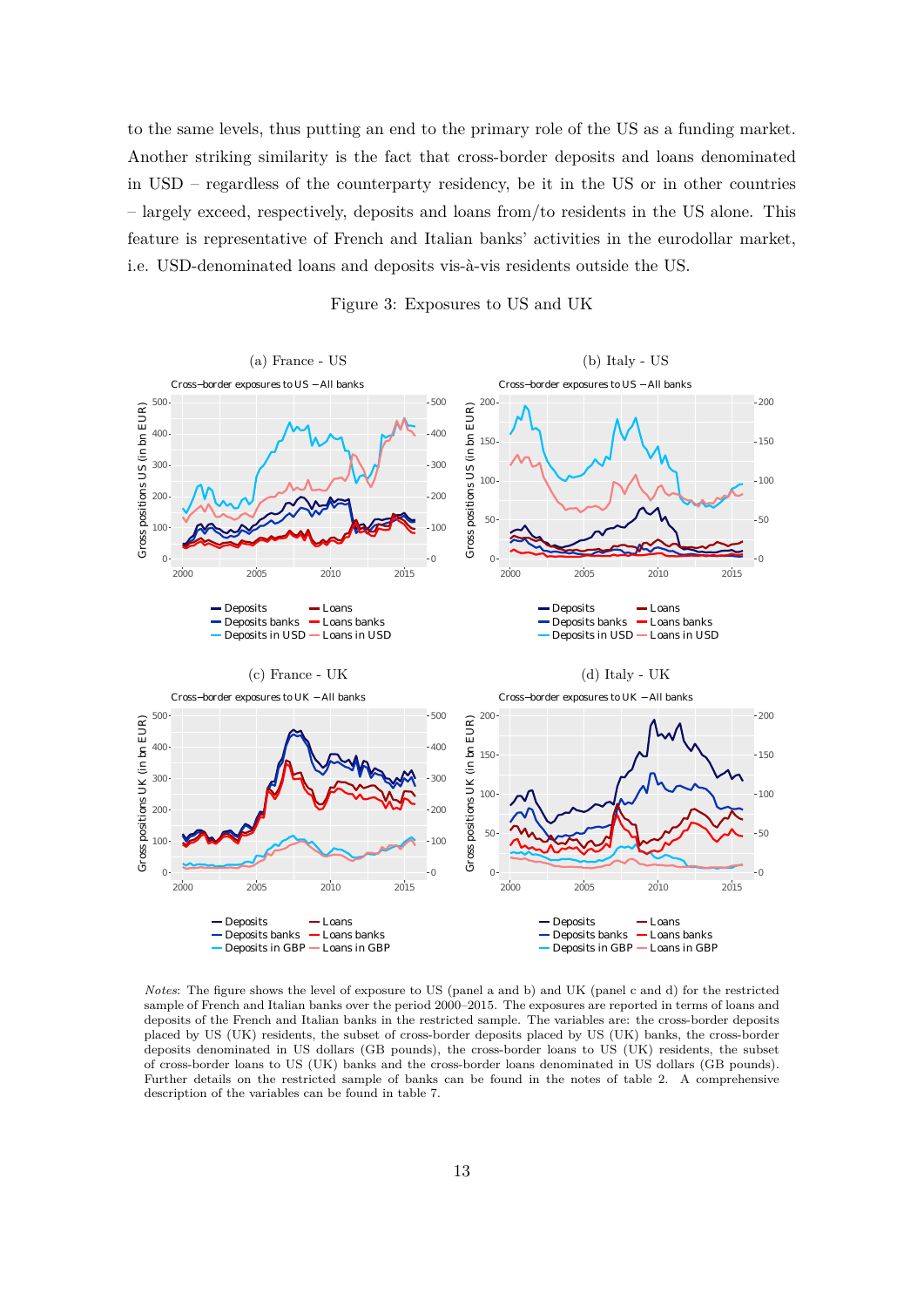One remarkable difference between French and Italian banks' exposures to the US is that cross-border deposits from US residents at French banks are largely coming from banks whereas this is not the case for Italian banks. As explained in [Shin](#page-30-6) [\(2012\)](#page-30-6), French banks' affiliates in the US raised USD funding and channeled these funds to France. The summary statistics as well as the large discrepancy between funding and loans vis-à-vis US banks and in USD as depicted in figure [3](#page-15-0) support this line of argument.

Italian banks, on the contrary, were making less use of their affiliate network in the US to raise USD funding. As Italian banks' international expansion began in the early 2000s, it often followed the foreign delocalization patterns of its pre-existing clientele, mostly in Central and Eastern Europe. More recently, the outward expansion of branches and subsidiaries was less related to the original presence of borrowers; still, the large bulk of foreign presence of Italian banks is concentrated in the Euro area, which means that a significant share of the transactions for their affiliates' network is denominated in EUR in both assets and liabilities. Furthermore, relative to French banks, Italian ones have traditionally been less active in transactions with US money market funds and US Treasury repos, which makes them less exposed to USD funding. All in all, this has translated into a lower reliance of Italian banks on foreign sources of funding coming from abroad. Most importantly however, we remark a difference in magnitudes between French and Italian banks' exposures vis-à-vis the US. In general, these exposures are twice as high for France than for Italy (and in relative terms, this difference is even more pronounced: for the average Italian bank, US deposits as a fraction of total assets represent less than one forth of the corresponding fraction in the case of French banks, see table [2\)](#page-11-0).

While USD exposures are relatively large, exposures in the US are only about half (or even less) the size of the exposures to the UK. Actually, the UK represents the primary market for cross-border loans and deposits due to the role of the UK as a large banking hub. However, contrary to the upper panel of figure [3,](#page-15-0) cross-border loans and deposits in GBP (to/from UK residents, but also to/from other non-residents) are small compared to overall loans and deposits to/from UK residents. Thus, while the UK plays an important role as a banking hub, transactions with the UK are largely made in other currencies than GBP (notably euro and eurodollar). As in the case of the US, we notice the higher magnitudes for French banks' exposures to the UK and the fact that most of the cross-border loans and deposits are vis-à-vis banks whereas this is less the case for Italian banks.

In the regression framework, we use the data on cross-border deposits as depicted in the blue lines in figure [3](#page-15-0) for the variable  $Channel_{b,t-k-1}^{ctry}$ . For the regressions, we scale these deposits by overall liabilities to calculate the dependence on US (UK) funding for each bank. The mean of these funding dependency ratios are displayed in figure [4,](#page-17-0) both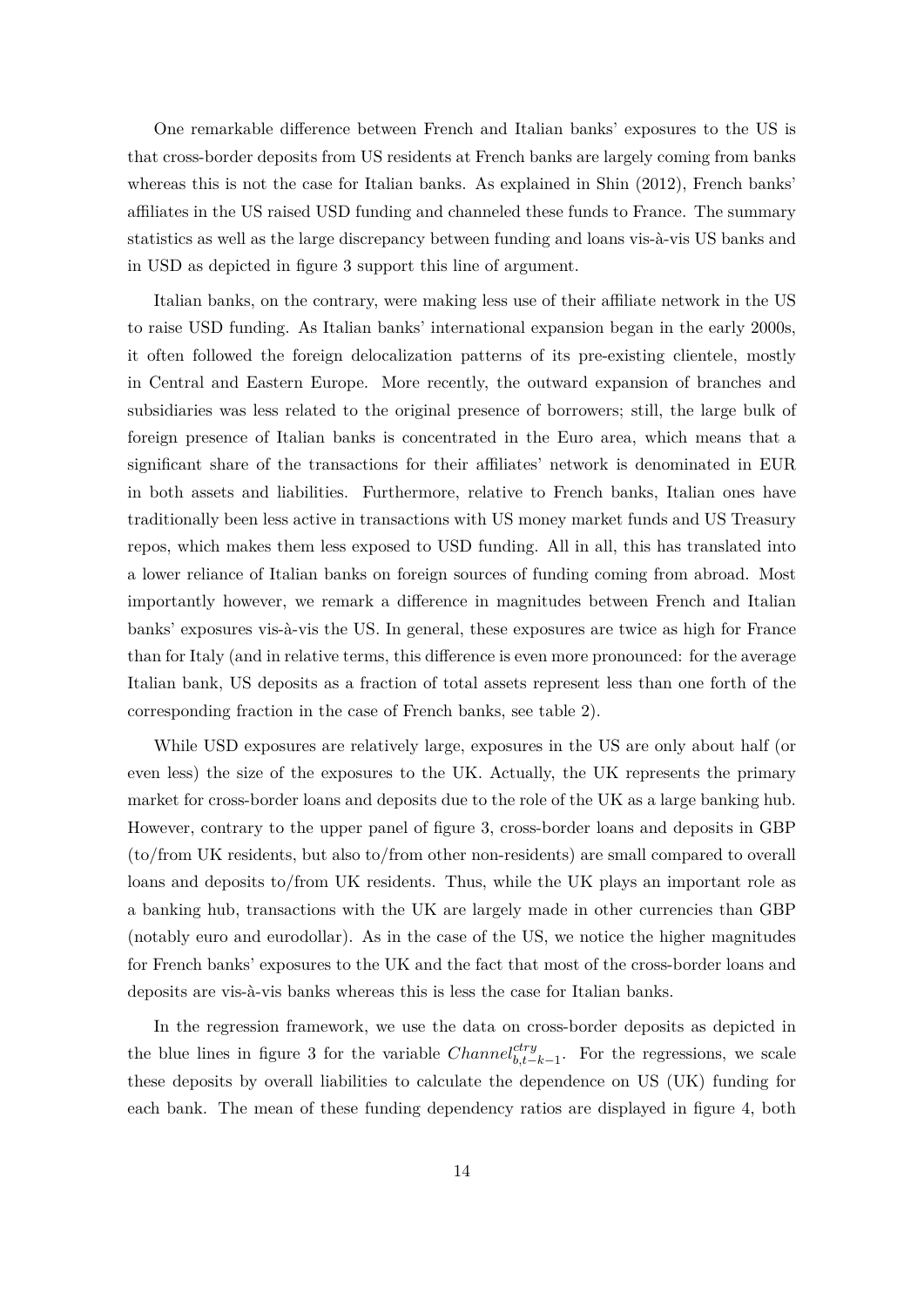for French and Italian banks. In line with the summary statistics and figure [3,](#page-15-0) these ratios are higher for French than for Italian banks. Once again, we notice the stark difference between the US and the UK regarding the currency composition of cross-border deposits.



<span id="page-17-0"></span>Figure 4: Bank lending channel variables - Mean over 2000Q1–2015Q4

*Notes*: The figure shows the average shares of deposits placed by US (UK) residents for the restricted sample of French and Italian banks over the period 2000–2015. The shares are calculated as the percentage ratio of the sum of cross-border deposits over time from US (UK) residents over total liabilities. The computation is reported also for the subset of cross-border deposits placed by US (UK) banks and for all cross-border deposits denominated in US dollars (GB pounds). A comprehensive description of the variables can be found in table [7.](#page-31-0)

#### **4 Results**

#### **Baseline results**

Tables [3](#page-18-0)[–5](#page-21-0) summarize the results where we investigate the existence of an international bank lending channel. Table [3](#page-18-0) looks at the reaction of loans to the non-financial sector in all currencies. For both France and Italy, we find a significant and negative effect when the shock is identified using reliance on US bank funding as a channel variable. For the case of France, we also note that a UK monetary policy tightening is associated with a decrease in lending when using overall GBP deposits to identify the shock.

In the case of Italian banks, the effect is larger for the interbank component of deposits from the US (column 2). The story is consistent with the historical episodes of funding disruptions that affected domestic lending. During the 2008–09 financial crisis and even more so during the European sovereign debt crisis of the second half of 2011, Italian banks experienced a massive funding dry-up that was largely driven by withdrawal of US money market funds and the drop in repos with central counterparties. The impact of this funding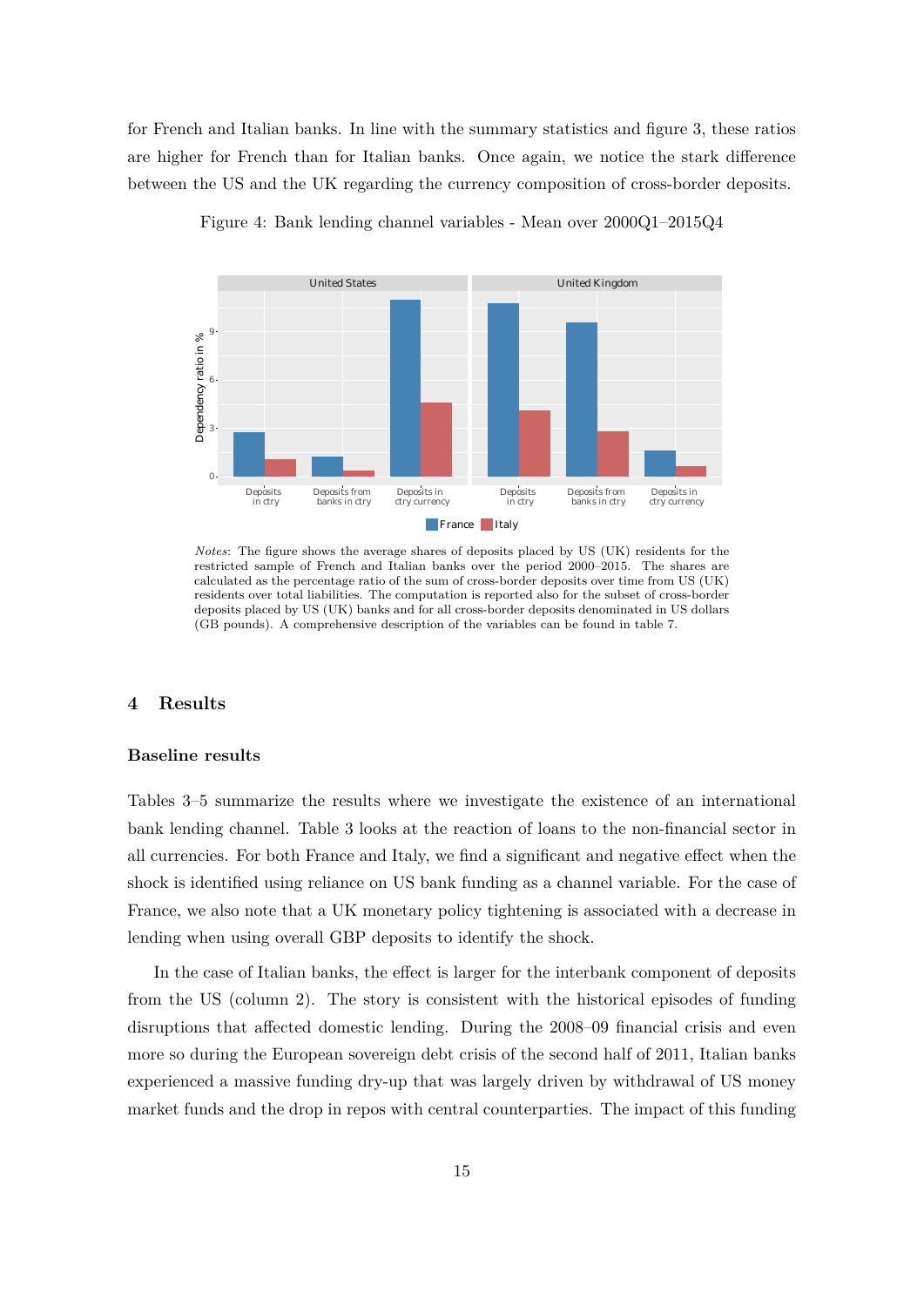shock on credit supply is well documented [\(Bofondi](#page-28-10) *et al.*, [2017;](#page-28-10) [Carpinelli and Crosig](#page-29-12)[nani,](#page-29-12) [2017\)](#page-29-12) and, although not stemming from monetary policy, it testifies the potential disruptions in terms of deleveraging that a high reliance on volatile sources of funding can generate. Furthermore, separate regressions splitting the left hand side variable by sector of counterparty between firms and households show that adjustment occurs only in lending to the former.

|                        | France               |                       |                       |
|------------------------|----------------------|-----------------------|-----------------------|
|                        | (1)                  | (2)                   | (3)                   |
|                        | Ctry                 | Ctry deposits         | Deposits in           |
|                        | deposits             | to banks              | ctry currency         |
| Channel $\times$ MP US | $-0.085$             | $-0.628**$            | $-0.043$              |
|                        | $\left[0.450\right]$ | [0.044]               | [0.556]               |
| Channel $\times$ MP UK | 0.021                | 0.031                 | $-0.357**$            |
|                        | $\left[0.375\right]$ | $\left[0.205\right]$  | $\left[0.029\right]$  |
| Channel US             | 0.007                | $-0.165$              | $-0.085$              |
|                        | [0.960]              | $\left[0.567\right]$  | $\left[0.237\right]$  |
| Channel UK             | 0.047                | 0.042                 | 0.162                 |
|                        | [0.181]              | $\left[0.179\right]$  | [0.487]               |
| Observations           | 4804                 | 4806                  | 4809                  |
| $R^2$                  | 0.12                 | 0.13                  | 0.12                  |
| Adjusted $R^2$         | 0.06                 | 0.07                  | 0.07                  |
| Number of banks        | 230                  | 230                   | 230                   |
|                        | Italy                |                       |                       |
|                        | (1)                  | (2)                   | (3)                   |
|                        | Ctry                 | Ctry deposits         | Deposits in           |
|                        | deposits             | to banks              | ctry currency         |
| Channel $\times$ MP US | $-1.172$             | $-1.851*$             | $-0.265*$             |
|                        | $\left[0.103\right]$ | $\lceil 0.067 \rceil$ | $\left[0.080\right]$  |
| Channel $\times$ MP UK | 0.042                | $-0.187$              | 1.192                 |
|                        | [0.451]              | [0.311]               | [0.137]               |
| Channel US             | $-0.418**$           | $-0.583**$            | $-0.234**$            |
|                        | $\left[0.012\right]$ | $\left[0.011\right]$  | $\left[0.038\right]$  |
| Channel UK             | $-0.033$             | $-0.328$              | 0.521                 |
|                        | [0.285]              | $\left[0.304\right]$  | $\lceil 0.265 \rceil$ |
| Observations           | 3316                 | 3316                  | 3316                  |
| $R^2$                  | 0.23                 | 0.23                  | 0.23                  |
| Adjusted $R^2$         | 0.19                 | 0.19                  | 0.18                  |
| Number of banks        | 94                   | 94                    | 94                    |

<span id="page-18-0"></span>Table 3: **Bank lending channel: effect on resident lending (all currencies)**

*Notes*: This table reports the regression results for the empirical specification in equation [\(1\)](#page-7-1). The numbers represent the sum of coefficients on the monetary policy variables summed over the three lags and the contemporaneous variables. All regressions are OLS regressions; standard errors are clustered at bank level. P-values are reported in brackets. The transmission channel variable is reported in the column headers.

Both Italian and French banks rely on a stable supply of domestic retail funding in EUR. However, regarding the overall composition of their resident lending, French banks, in contrast to Italian banks, extend a larger fraction of their loans to the non-financial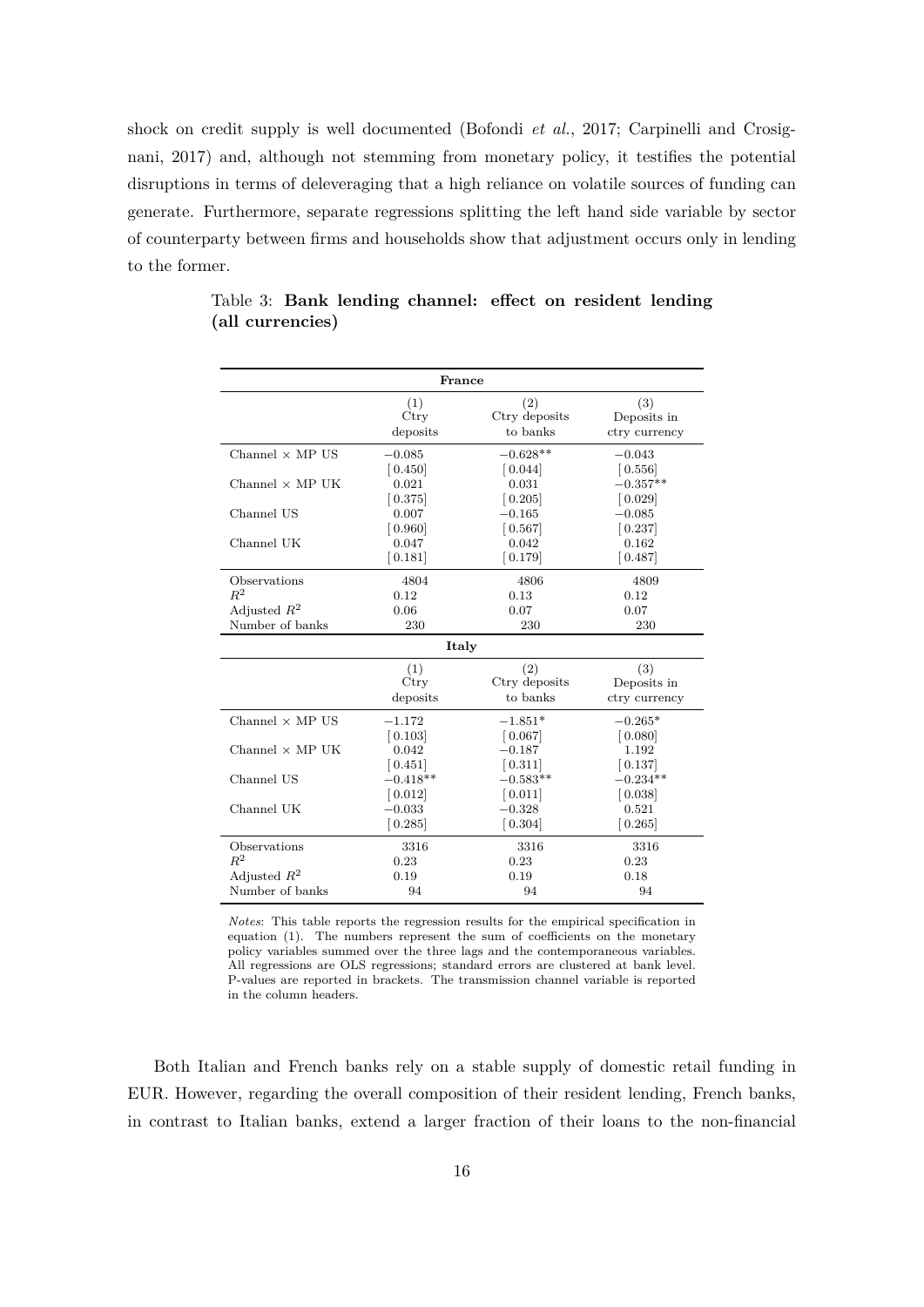resident sector in foreign currency (see table [2\)](#page-11-0). The response to foreign monetary policy changes might therefore differ between French and Italian banks simply because their asset portfolios are differently structured and thus provide different room for adjustment.

We therefore disaggregate total loans to the non-financial sector into the loans that are respectively denominated in EUR and in FC. Table [4](#page-20-0) reports these results which show a remarkable difference between French and Italian banks. In France, there are significant and negative effects for all the channel variables in the case of US monetary policy tightening for the case of foreign-currency lending.<sup>[5](#page-19-0)</sup> In Italy, on the contrary, it is EUR lending and not FC lending that contracts in response to a monetary policy tightening in the US. In Italy, the share of foreign currency loans to residents represents a very small share of overall loans to residents and might therefore not react to foreign monetary policy changes.

For the case of UK monetary policy tightening, we actually observe a positive coefficient when the shock is identified using UK and UK bank deposits for the case of Italy and GBP deposits for the case of France. This positive coefficient could on the one hand imply that GBP loans (which are a small subset of FC loans) expand in reaction to a monetary policy tightening due to the existence of a balance sheet channel [\(Bernanke and Gertler,](#page-28-2) [1995\)](#page-28-2) where the creditworthiness of borrowers declines and banks thus shift their lending to resident borrowers. On the other hand, lending in FC could expand in reaction to UK monetary policy changes because other components of FC loans (such as USD loans) expand, thus suggesting substitution effects among different currencies. In order to explain these differences in more detail, we investigate whether the reaction of FC lending is indeed driven by lending in the currency of the respective monetary policy change. We expect USD loans to contract in response to US monetary policy tightening and GBP loans in response to UK monetary policy tightening. Table [5](#page-21-0) shows the respective results.<sup>[6](#page-19-1)</sup>

<span id="page-19-0"></span><sup>&</sup>lt;sup>5</sup>We want to point out that these results are not robust to the exclusion of foreign banks in France as our restricted sample is based on banks that have significant cross-border exposure to the UK and the US and thus also higher foreign currency lending in France (see section [3.1\)](#page-12-0). Excluding foreign banks leads to a substantial loss of observations and thus eliminates banks from our sample that are essential for the transmission of foreign monetary policy changes.

<span id="page-19-1"></span> ${}^{6}$ For the French data, we are not able to disaggregate the foreign-currency loans in the non-financial sector by currency denomination. However, we have this information for the non-bank sector, combining thus loans to the non-financial as well as as the non-bank financial sector.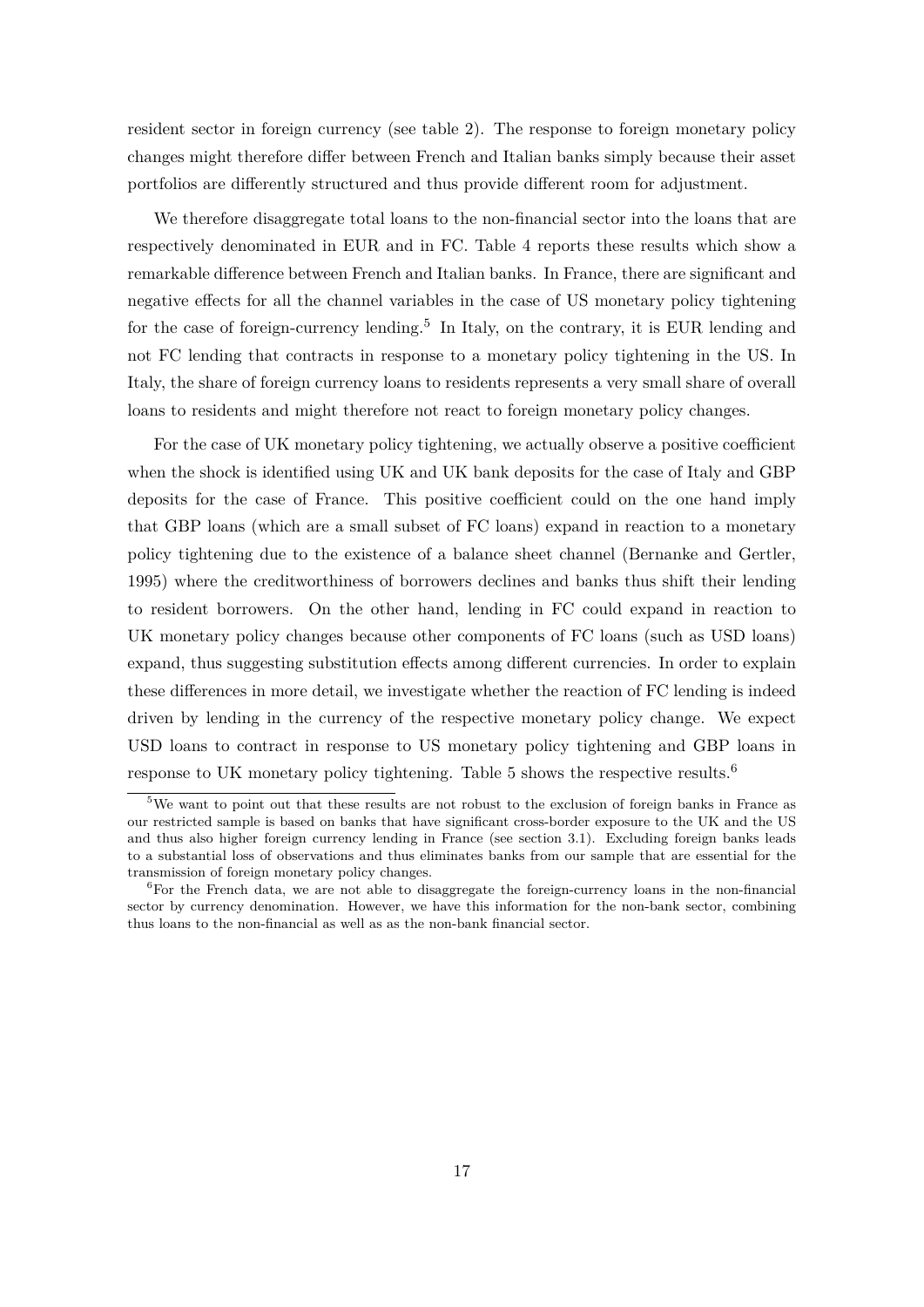|                        |                      |                           | France               |                      |                          |                      |
|------------------------|----------------------|---------------------------|----------------------|----------------------|--------------------------|----------------------|
|                        |                      | Loans to residents in EUR |                      |                      | Loans to residents in FC |                      |
|                        | (1)                  | (2)                       | (3)                  | (4)                  | (5)                      | (6)                  |
|                        | Ctry                 | Ctry deposits             | Deposits in          | Ctry                 | Ctry deposits            | Deposits in          |
|                        | deposits             | to banks                  | ctry currency        | deposits             | to banks                 | ctry currency        |
| Channel $\times$ MP US | 0.048                | 0.058                     | 0.011                | $-0.733**$           | $-1.155***$              | $-0.210*$            |
|                        | $\left[0.433\right]$ | $\left[0.827\right]$      | [0.856]              | $\left[0.021\right]$ | $\left[0.003\right]$     | [0.075]              |
| Channel $\times$ MP UK | 0.021                | 0.023                     | $-0.222$             | $0.060*$             | $0.082***$               | 0.126                |
|                        | $\left[0.385\right]$ | $\left[0.362\right]$      | $\left[0.136\right]$ | $\left[0.082\right]$ | [0.010]                  | $\left[0.586\right]$ |
| Channel US             | $0.159**$            | $0.316**$                 | $-0.047$             | $-0.166$             | $-0.173$                 | $-0.225**$           |
|                        | $\left[0.042\right]$ | $\left[0.035\right]$      | $\left[0.369\right]$ | $\left[0.328\right]$ | [0.501]                  | [0.010]              |
| Channel UK             | 0.034                | 0.023                     | 0.206                | 0.033                | 0.073                    | 0.293                |
|                        | $\left[0.349\right]$ | [0.487]                   | $\left[0.324\right]$ | $\left[0.612\right]$ | $\left[0.201\right]$     | [0.170]              |
| Observations           | 4783                 | 4785                      | 4788                 | 3156                 | 3156                     | 3159                 |
| $R^2$                  | 0.11                 | 0.11                      | 0.11                 | 0.10                 | 0.10                     | 0.10                 |
| Adjusted $R^2$         | 0.05                 | 0.05                      | 0.05                 | 0.03                 | 0.03                     | 0.03                 |
| Number of banks        | 230                  | 230                       | 230                  | 150                  | 150                      | 150                  |
|                        |                      |                           | Italy                |                      |                          |                      |
|                        |                      | Loans to residents in EUR |                      |                      | Loans to residents in FC |                      |
|                        | (1)                  | (2)                       | (3)                  | (4)                  | (5)                      | (6)                  |
|                        | Ctry                 | Ctry deposits             | Deposits in          | $_{\rm Ctry}$        | Ctry deposits            | Deposits in          |
|                        | deposits             | to banks                  | ctry currency        | deposits             | to banks                 | ctry currency        |
| Channel $\times$ MP US | $-1.231*$            | $-1.955*$                 | $-0.320**$           | $-0.037$             | $4.029*$                 | 0.402                |
|                        | [0.098]              | [0.065]                   | $\left[0.039\right]$ | [0.972]              | [0.056]                  | $\left[0.247\right]$ |
| Channel $\times$ MP UK | 0.050                | $-0.123$                  | $1.620**$            | $-0.193$             | $-0.266$                 | $-2.205$             |
|                        | $\left[0.302\right]$ | $\left[0.404\right]$      | $\left[0.032\right]$ | [0.173]              | $\left[0.231\right]$     | $\left[0.311\right]$ |
| Channel US             | $-0.430**$           | $-0.626**$                | $-0.248**$           | 0.235                | 2.161                    | 0.296                |
|                        | $\left[0.014\right]$ | $\left[0.014\right]$      | $\left[0.030\right]$ | $[0.711]$            | $\left[0.102\right]$     | $\left[0.282\right]$ |
| Channel UK             | $-0.057*$            | $-0.247$                  | $0.857**$            | $-0.116$             | 0.253                    | $-1.380$             |
|                        | $\left[0.063\right]$ | [0.341]                   | $\left[0.029\right]$ | [0.563]              | $\left[0.222\right]$     | [0.248]              |
| Observations           | 3316                 | 3316                      | 3316                 | 2151                 | 2151                     | 2151                 |
| $R^2$                  | 0.23                 | 0.23                      | 0.23                 | 0.21                 | 0.22                     | 0.21                 |
| Adjusted $R^2$         | 0.19                 | 0.19                      | 0.19                 | 0.16                 | 0.16                     | 0.16                 |
| Number of banks        | 94                   | 94                        | 94                   | 65                   | 65                       | 65                   |

<span id="page-20-0"></span>Table 4: **Bank lending channel: effect on resident lending, by EUR/FC**

*Notes*: This table reports the regression results for the empirical specification in equation [\(1\)](#page-7-1). The numbers represent the sum of coefficients on the monetary policy variables summed over the three lags and the contemporaneous variables. All regressions are OLS regressions; standard errors are clustered at bank level. P-values are reported in brackets. The transmission channel variable is reported in the column headers.

As overall FC lending did not react to US or UK monetary policy changes in the case of Italian results, the non-significant responses for Italy in table [5](#page-21-0) are in line with table [4.](#page-20-0) For France, we do indeed find a significant and negative effect on USD lending in the case of US monetary policy shocks (identified via dependence on USD funding, see column 3), but this is not the case for UK monetary policy shocks: none of the coefficients are significant in columns 4–6 of table [5.](#page-21-0)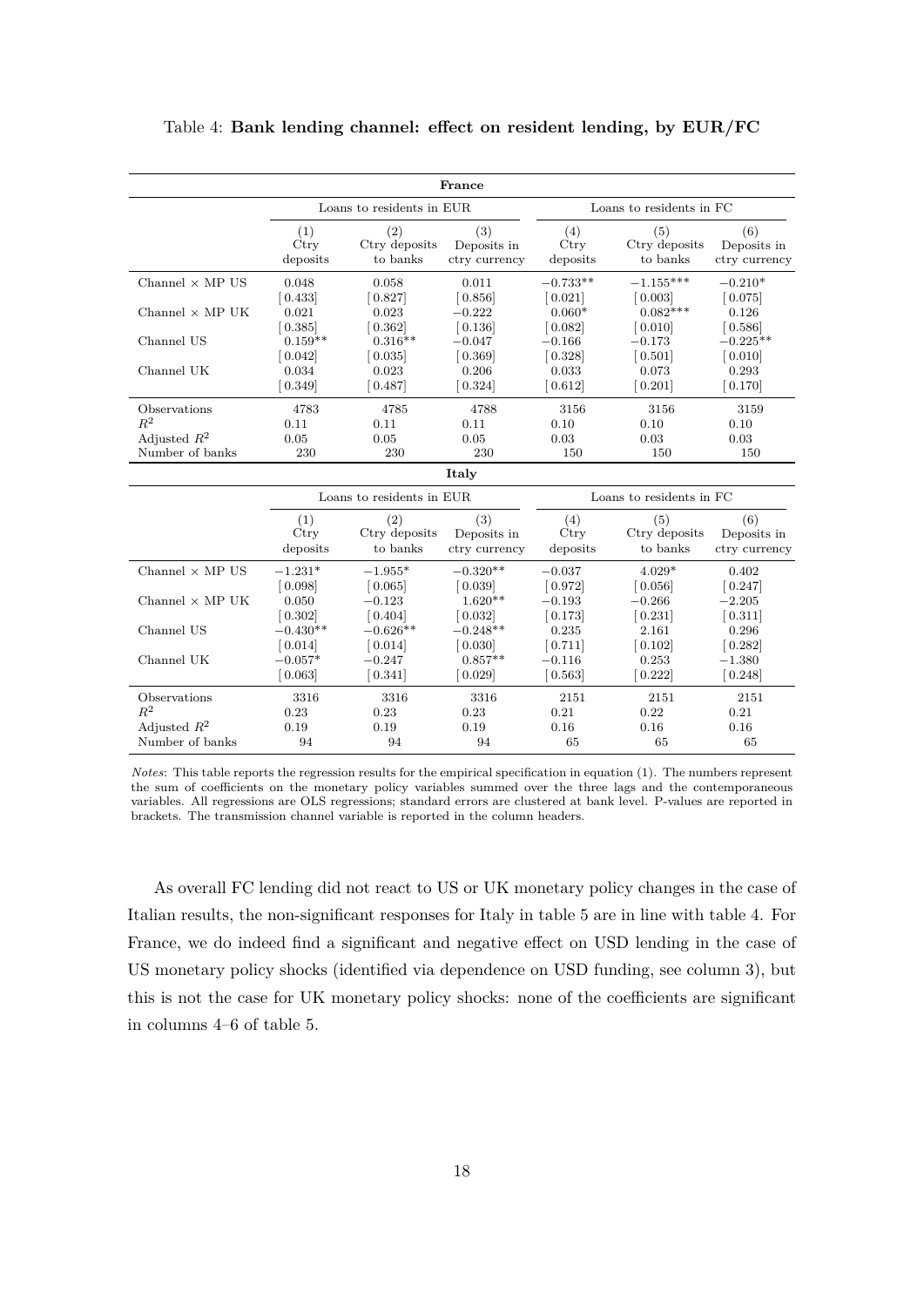|                        |                      |                           | France               |                      |                           |                      |
|------------------------|----------------------|---------------------------|----------------------|----------------------|---------------------------|----------------------|
|                        |                      | Loans to residents in USD |                      |                      | Loans to residents in GBP |                      |
|                        | (1)                  | (2)                       | (3)                  | (4)                  | (5)                       | (6)                  |
|                        | Ctry                 | Ctry deposits             | Deposits in          | Ctry                 | Ctry deposits             | Deposits in          |
|                        | deposits             | to banks                  | ctry currency        | deposits             | to banks                  | ctry currency        |
| Channel $\times$ MP US | $-0.753$             | $-0.981$                  | $-0.352**$           | 0.549                | 0.750                     | $0.385*$             |
|                        | $\left[0.121\right]$ | $\lceil 0.134 \rceil$     | $\left[0.012\right]$ | [0.574]              | [0.371]                   | [0.088]              |
| Channel $\times$ MP UK | 0.029                | 0.059                     | $-0.312$             | $-0.047$             | $-0.073$                  | $-0.684$             |
|                        | $\left[0.492\right]$ | $\left[0.175\right]$      | [0.377]              | [0.517]              | [0.333]                   | [0.138]              |
| Channel US             | $-0.197$             | 0.036                     | $-0.158$             | 0.555                | 0.793                     | $-0.337$             |
|                        | [0.443]              | $\left[0.912\right]$      | [0.346]              | 0.403                | [0.393]                   | $\left[0.225\right]$ |
| Channel UK             | 0.076                | 0.098                     | $-0.493*$            | 0.177                | $0.196***$                | 0.188                |
|                        | [0.435]              | [0.170]                   | [0.079]              | [0.146]              | $\left[0.002\right]$      | [0.861]              |
| Observations           | 2051                 | 2053                      | 2055                 | 1031                 | 1031                      | 1032                 |
| $R^2$                  | 0.12                 | 0.12                      | 0.12                 | 0.12                 | 0.12                      | 0.12                 |
| Adjusted $R^2$         | 0.02                 | $\rm 0.02$                | 0.03                 | $-0.03$              | $-0.03$                   | $-0.02$              |
| Number of banks        | 125                  | 125                       | 125                  | 83                   | 83                        | 83                   |
|                        |                      |                           | Italy                |                      |                           |                      |
|                        |                      | Loans to residents in USD |                      |                      | Loans to residents in GBP |                      |
|                        | (1)                  | (2)                       | (3)                  | (4)                  | (5)                       | (6)                  |
|                        | Ctry                 | Ctry deposits             | Deposits in          | $_{\rm Ctry}$        | Ctry deposits             | Deposits in          |
|                        | deposits             | to banks                  | ctry currency        | deposits             | to banks                  | ctry currency        |
| Channel $\times$ MP US | $-0.374$             | 3.021                     | 0.094                | 1.292                | 6.183                     | $-0.331$             |
|                        | [0.731]              | [0.199]                   | [0.878]              | [0.707]              | [0.233]                   | [0.713]              |
| Channel $\times$ MP UK | $-0.182$             | $-0.096$                  | $-0.876$             | $-0.113$             | $-0.693$                  | 6.164                |
|                        | $\left[0.277\right]$ | $\left[0.732\right]$      | $\left[0.780\right]$ | [0.851]              | [0.429]                   | $\left[0.206\right]$ |
| Channel US             | 0.443                | 2.703                     | $-0.036$             | 2.594                | 4.460                     | 0.074                |
|                        | $\left[0.560\right]$ | [0.106]                   | $[0.912]$            | $\left[0.204\right]$ | [0.390]                   | [0.934]              |
| Channel UK             | $-0.129$             | $0.471**$                 | 0.637                | $-0.551$             | 0.948                     | 2.723                |
|                        | $\left[0.624\right]$ | [0.031]                   | $\left[0.532\right]$ | $\left[0.330\right]$ | [0.261]                   | [0.339]              |
| Observations           | 1694                 | 1694                      | 1694                 | 698                  | 698                       | 698                  |
| $R^2$                  | 0.29                 | 0.30                      | 0.30                 | 0.22                 | 0.23                      | 0.21                 |
| Adjusted $R^2$         | 0.24                 | 0.24                      | 0.24                 | 0.10                 | 0.10                      | 0.09                 |
| Number of banks        | 52                   | 52                        | 52                   | 28                   | 28                        | 28                   |

<span id="page-21-0"></span>Table 5: **Bank lending channel: effect on resident lending, by USD/GBP**

*Notes*: This table reports the regression results for the empirical specification in equation [\(1\)](#page-7-1). The numbers represent the sum of coefficients on the monetary policy variables summed over the three lags and the contemporaneous variables. All regressions are OLS regressions; standard errors are clustered at bank level. P-values are reported in brackets. The transmission channel variable is reported in the column headers.

Several reasons could explain this pattern. The funding exposures to the UK are about twice as high as to the US. However, a large share of these exposures is not in GBP, but in other currencies such as eurodollars or EUR. Hedging costs increase substantially only when cross-currency flows are actually quite large. The exposures to GBP funding and the capital flows in response to monetary policy changes might therefore not be large enough to move the forward premium [\(Bräuning and Ivashina,](#page-28-11) [2017;](#page-28-11) [Avdjiev](#page-28-12) *et al.*, [2016\)](#page-28-12). As a result of the small funding exposures in GBP, UK monetary policy changes might not lead to sufficiently large capital flows (as in the case of USD funding), thus isolating French and Italian banks from UK monetary policy shocks.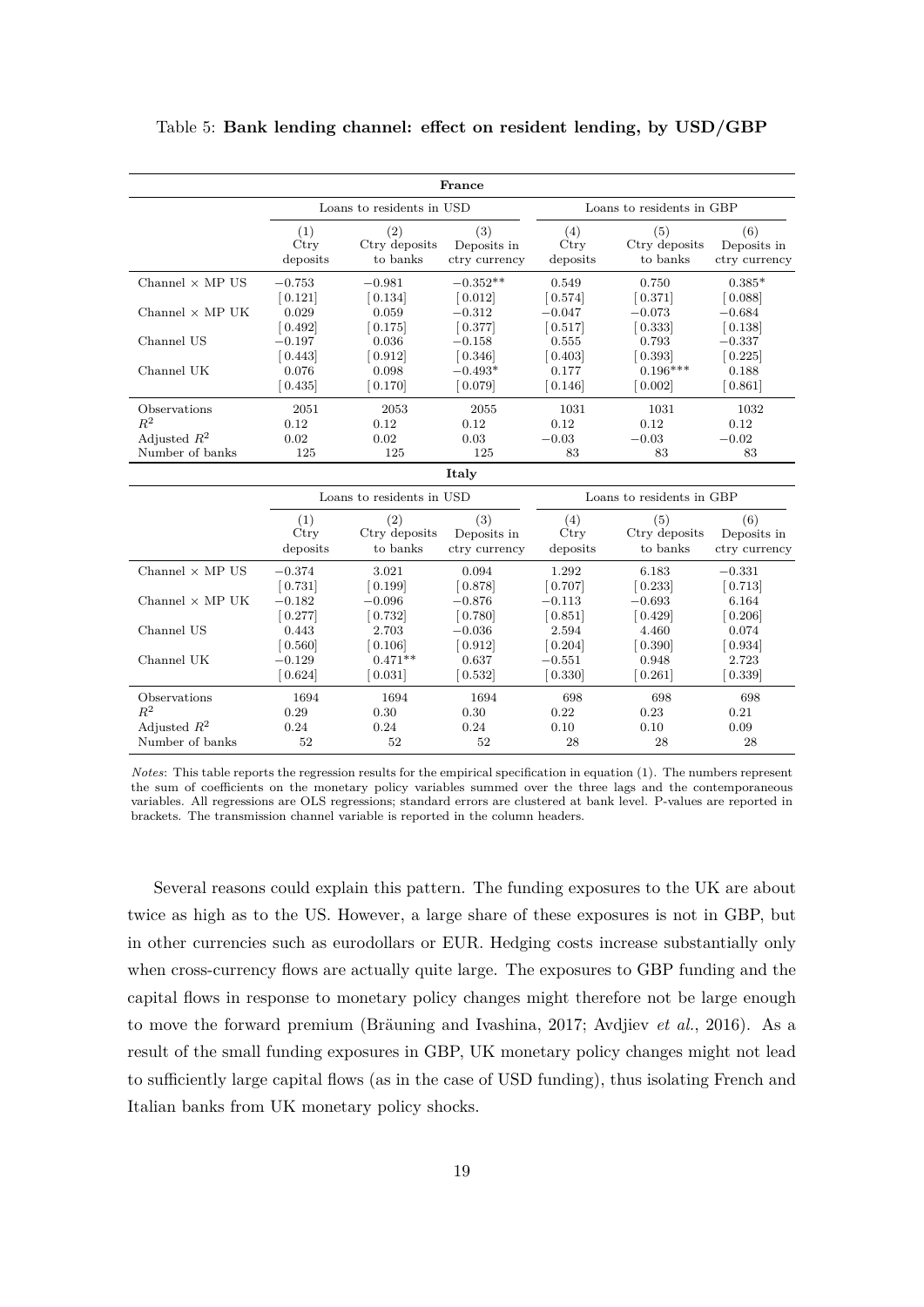When monetary policy tightens in the US, French banks decrease their FC lending (which is presumably largely composed of USD lending). This finding is thus in line with the idea that tensions in currency swap markets can lead to a contraction in foreign currency lending in response to foreign monetary policy shocks. Since the Great Financial Crisis, there have been persistent and large deviations from covered interest parity (CIP) as demonstrated for example by Du *[et al.](#page-29-13)* [\(2017\)](#page-29-13) or [Borio](#page-28-13) *et al.* [\(2016\)](#page-28-13). Thus, strains in cross-currency markets arise which prevent funding in different currencies to be perfect substitutes. We will investigate this issue further below.

What are the effects in terms of economic significance? To answer this, we look at the effect of a 1% monetary tightening on domestic lending. For the case of France, a bank with a dependence on US funding of 2.92% (the mean in the restricted sample) will contract FC lending by  $2.1\%$  (0.0292×-0.733). The same magnitude is observed in the case of dependence on USD funding, where the average French bank in the restricted sample has a USD funding dependence of 10.7%; as a consequence, lending contracts by 2.2% (0.107  $\times$ -0.21). This latter effect is concentrated in USD lending with a reduction by 3.8% (0.107  $\times$  -0.352). For Italian banks, a 1% monetary policy tightening leads to a contraction of EUR lending by 0.3% (0.0026  $\times$  -1.231) and by 0.5% (0.0157  $\times$  -0.32) for a bank with the average dependence on US funding and USD funding, respectively.[7](#page-22-0) When translating the impact on FC loans, for France, and EUR loans, for Italy, into an aggregate impact on total credit supply, the effects in the two countries are broadly comparable and all range between 0.2% and 0.5%. While the magnitudes for FC lending for French banks are an order of magnitude higher than for the case of EUR lending by Italian banks, the overall loan volume in FC for the French sample is only around 9% of total loans, thus leading to an overall contraction of  $0.2\%$  ( $2.1\% \times 9\%$ ) which is comparable to the overall contraction of EUR lending of Italian banks.

In the case of Italian banks, we observe that it is rather EUR lending that contracts (see table [4\)](#page-20-0). Compared to France, Italian banks do not rely to a large extent on their affiliate network in the US to channel funds from US wholesale funding markets to their headquarters. Figure [3](#page-15-0) shows that deposits from US residents are not only smaller than for French banks; they are also coming mainly from non-banks. French banks' deposits in the US largely come from the banking sector, of which affiliates of French banks resident in the US make up a large part. Thus, the type of funding French and Italian banks are receiving from the US might be inherently different and therefore the funding shock affects EUR lending of Italian banks, but not French banks which rely on a very stable and strong

<span id="page-22-0"></span><sup>7</sup>For the Italian sample the mean values of USD and US funding dependence are calculated on the banktime observations that are actually used in the regression, and thus differ from the ones reported in Table 2. For the French sample, these are almost identical.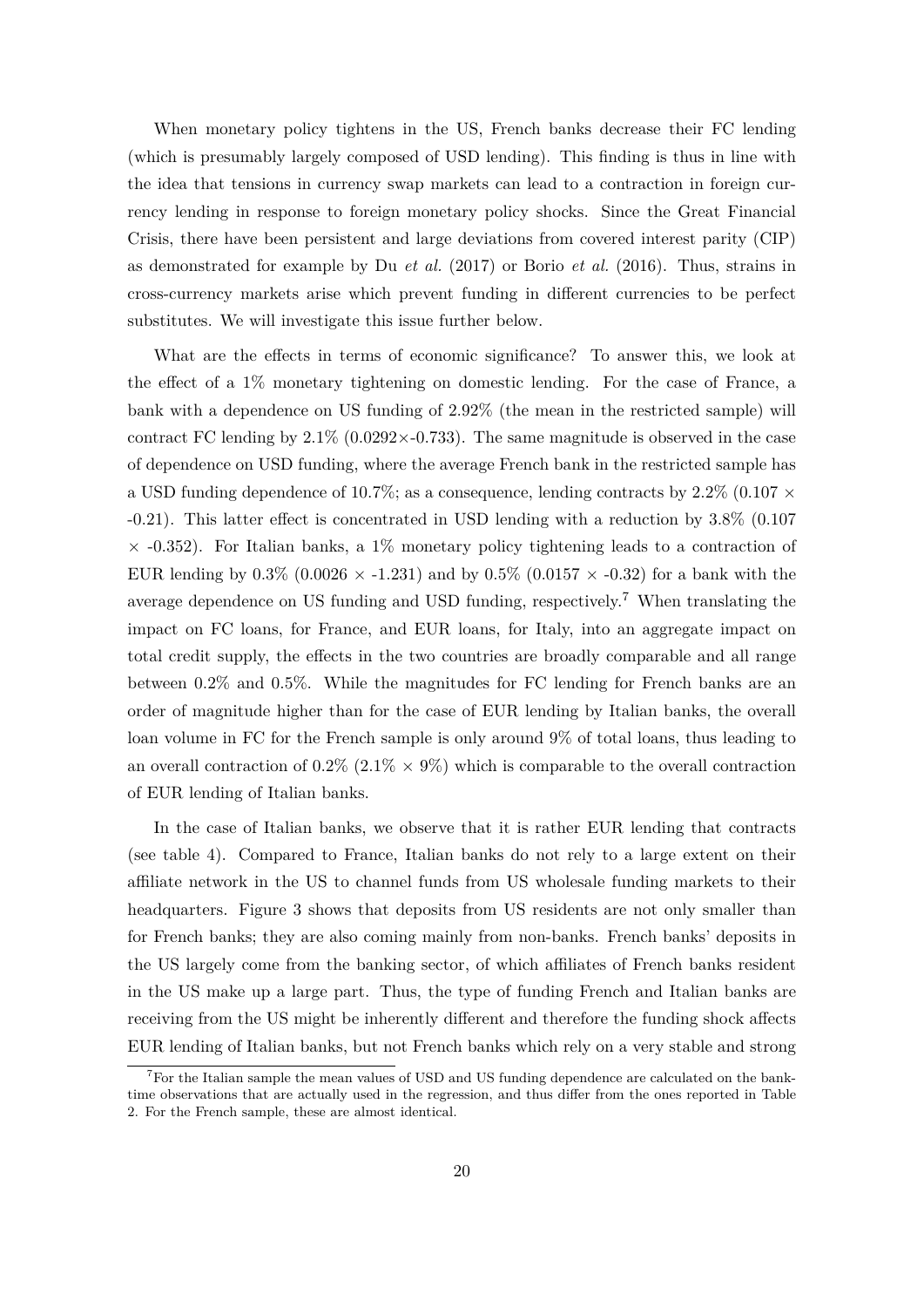retail deposit market (thus having abundant EUR funding). Nevertheless, one should note that when repeating the analysis on different subsets of Italian banks, we find that for large diversified domestic banks and subsidiaries of foreign banks operating in Italy, that tend to be of large size, Italian banks also decrease their lending in foreign currency.[8](#page-23-0)

#### **CIP deviations**

Above, we argued that the significant negative effect of a US monetary policy shock affects foreign currency lending, and in particular USD lending, due to tensions in currency swap markets. These tensions result in higher funding costs which is why banks cut back on their loan supply in foreign currency (USD). In this section, we want to look at this issue more closely by including an indicator of tensions in currency swap markets in our analytical framework to better understand the differential impact of foreign monetary policy shocks on lending in domestic and foreign currency.

As is well documented by now [\(Ivashina](#page-29-4) *et al.*, [2015;](#page-29-4) [Borio](#page-28-13) *et al.*, [2016;](#page-28-13) Du *[et al.](#page-29-13)*, [2017;](#page-29-13) [Avdjiev](#page-28-12) *et al.*, [2016\)](#page-28-12), large and persistent deviations from covered interest parity (CIP) have been recorded since the Great Financial Crisis. These deviations have been historically rare, but have repeatedly appeared in international currency markets since 2008–2009.

CIP states that the interest rate differential between two currencies is equal to the difference in the spot and forward exchange rates. Investing one foreign currency unit today will yield  $(1+i_{t,t+n}^{FC})^n$  in *n* years in foreign currency. In an arbitrage-free world, these proceeds should equal the amount earned when swapping one unit of foreign currency in *s<sup>t</sup>* units of EUR, earning interest and therefore receiving  $s_t(1 + i_{t,t+n}^{EUR})^n$ . The corresponding forward contract would convert this amount back into foreign currency:  $s_t(1+i_{t,t+n}^{EUR})^n/f_{t,t+n}$ . Thus, we follow Du *[et al.](#page-29-13)* [\(2017\)](#page-29-13) and define the CIP deviation as

$$
d_{t,t+n}^{FC} = i_{t,t+n}^{FC} - i_{t,t+n}^{EUR} + \frac{1}{n} (f_{t,t+n} - s_t)
$$

where  $i_{t,t+n}^{FC}$  is the 3 months Libor rate, based on respectively  $FC = USD$  or  $FC = GBF$ and  $i_{t,t+n}^{EUR}$  is the 3 months Libor rate, based on the EUR. *n* is in years and thus takes the value of  $1/4$  for the case of 3 months Libor and forward rates. The forward rate  $f_{t,t+n}$  and the spot rate  $s_t$  are in terms of EUR per foreign currency and are expressed in logs.

Figure [5](#page-24-0) plots the computed deviations from CIP. Before 2008–2009, their respective values were fluctuating around zero, but large (negative) deviations appeared during the Great Financial Crisis. These deviations have been associated with times of doubts about banks'

<span id="page-23-0"></span><sup>&</sup>lt;sup>8</sup>Please also note that we ran all our regressions on subsamples before the financial crisis (2000–2007) and after (2010–2015). Overall, results are broadly symmetric in the two subsamples and are available from the authors upon request.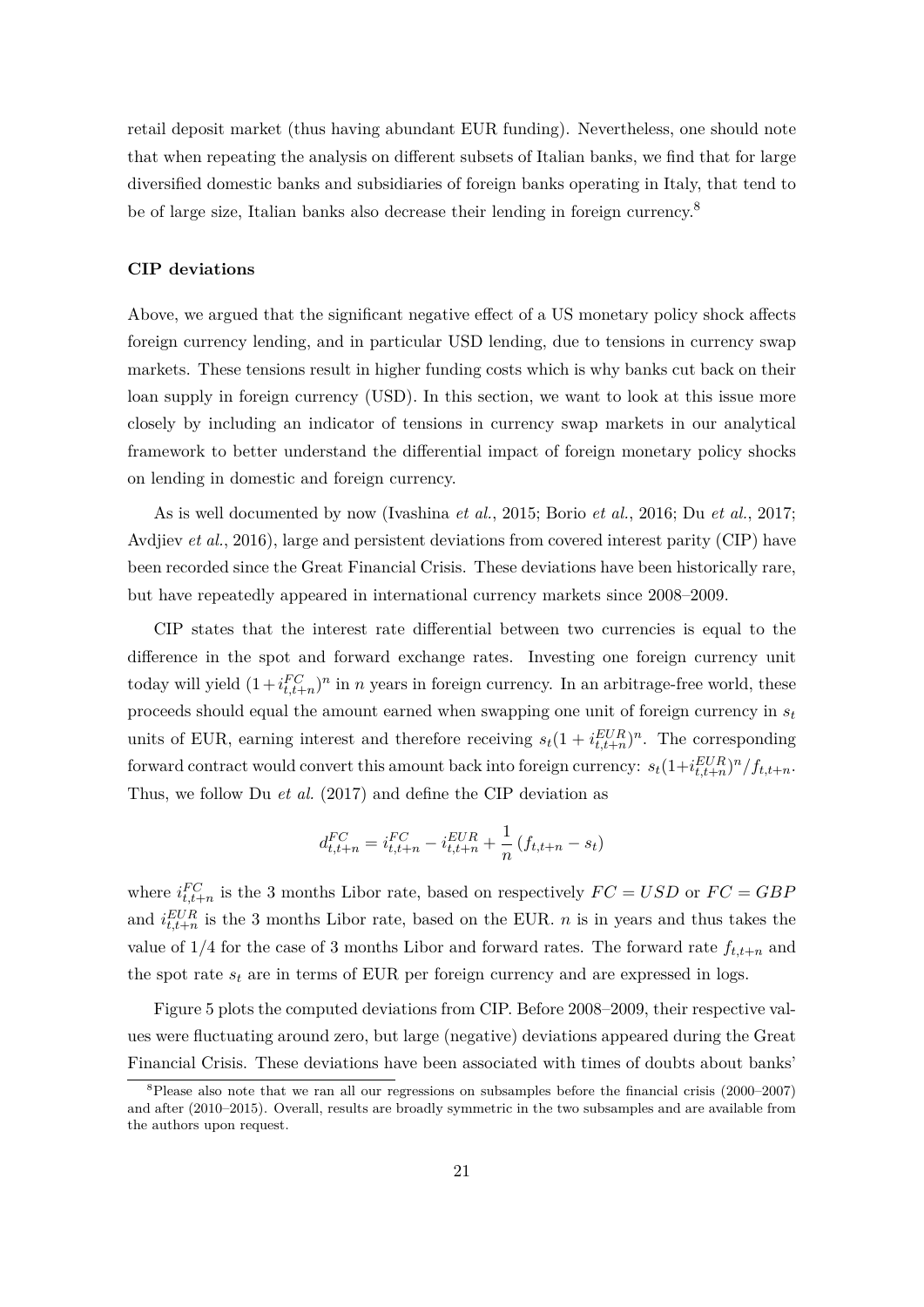<span id="page-24-0"></span>creditworthiness and high counterparty risk in international interbank markets, making the funding via currency swaps ultimately more costly.



Figure 5: CIP deviations

*Notes*: CIP deviations calculated as described in the text using daily data. The figure plots the average quarterly value.

We then run the following regression set-up where we add the interaction of the bankspecific monetary policy change  $(\Delta MP_{t-k}^{ctry} \cdot Channel_{b,t-k-1}^{ctry})$  with an indicator of CIP deviation as well as the interaction of CIP and the channel variable.

<span id="page-24-1"></span>
$$
\Delta Y_{b,t} = \alpha_0 + \sum_{k=0}^{K} \left( \sum_{ctry} \alpha_{1,k}^{ctry} \cdot \Delta MP_{t-k}^{ctry} \cdot Channel_{b,t-k-1}^{ctry} \right) \n+ \sum_{k=0}^{K} \left( \sum_{ctry} \alpha_{1,k}^{ctry} \cdot \Delta MP_{t-k}^{ctry} \cdot CIP_{t-k}^{ctry} \cdot Channel_{b,t-k-1}^{ctry} \right) \n+ \sum_{k=0}^{K} \left( \sum_{ctry} \alpha_{1,k}^{ctry} \cdot CIP_{t-k}^{ctry} \cdot Channel_{b,t-k-1}^{ctry} \right) \n+ \sum_{ctry} \alpha_2^{ctry} Channel_{b,t-k-1}^{ctry} + \alpha_3^{\mathsf{T}} X_{b,t-1} + f_b + \eta_t + \varepsilon_{b,t}
$$
\n(2)

CIP is a dummy indicator taking the value of one if the CIP deviation (3 month Libor-based) is smaller than its mean value. Thus,  $CIP = 1$  indicates periods where borrowing via FC swaps is more expensive than obtaining foreign-currency funds directly. Our hypothesis is that a monetary policy shock, say in the US, reduces funding in USD for French and Italian banks. Having abundant EUR deposits, these banks could make up for the shortfall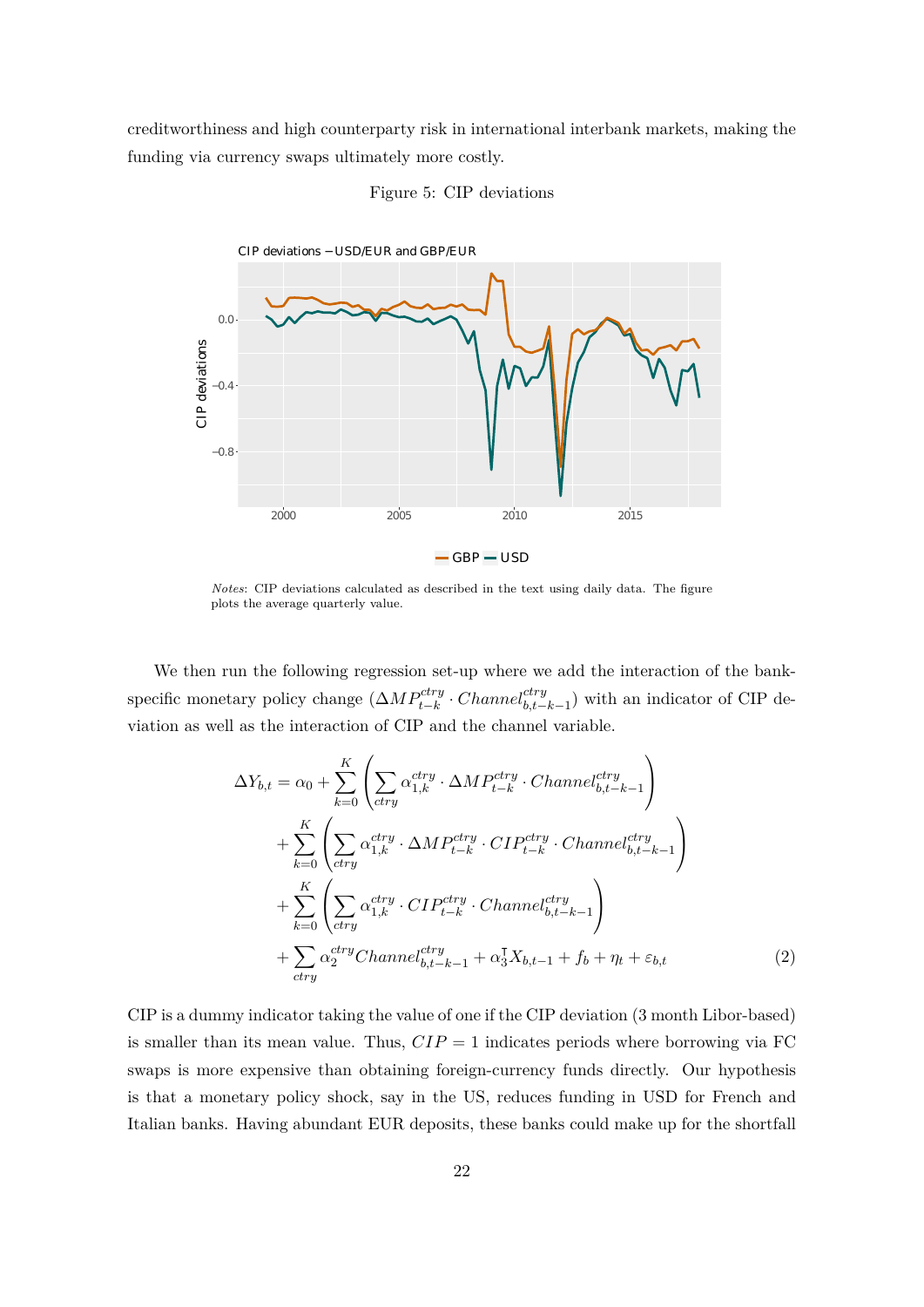in USD funding by swapping EUR into USD in cross-currency swap markets. However, if this is costly (i.e.  $CIP = 1$ ), they will most likely cut their supply in USD lending.

The results are displayed in table [6.](#page-26-0) We first discuss the results for French banks. As shown in columns 1 and 2, adding CIP deviations to the regressions where the shock is identified using deposits from US residents (or, respectively, banks in the US) does not change any of the results and does not show any amplifying effect during times of tensions in cross-currency markets. However, when the monetary policy shock is identified using the total of USD cross-border funding (column 3), the interaction with the CIP dummy shows that the previously identified negative effect on USD lending is exacerbated during times of stress in currency swap markets. Thus, when monetary policy tightens, USD deposits (in the US and elsewhere) become more scarce. French banks are generally able to substitute into USD swap market funding. However, when cross-currency flows are large and hedging demand is high, this type of funding might become very costly (see [Bräuning and Ivashina,](#page-28-11) [2017\)](#page-28-11) and banks cut their USD lending. Our results are thus in line with the interpretation provided previously: monetary policy shocks transmit across borders and affect domestic lending when the supply of the concerned currency cannot be substituted for. As before, we do not find the same effects for GBP lending which we relate to the fact that the GBP does not constitute a funding currency for French banks to the same large extent as does the USD.

Nevertheless, in table [6,](#page-26-0) we also observe some interesting cross-currency effects for the case of French banks. For example, columns 5 and 6 show that a US monetary tightening is associated with more GBP lending when there are no tensions in currency swap markets. However, one should keep in mind that the overall effect is not significant as shown in table [5.](#page-21-0) In terms of magnitudes, the results in table 6 are even stronger. The average French bank in the restricted sample has a USD funding dependence of 10.7%; as a consequence, lending contracts by 15% (0.107  $\times$  -1.148 + 0.107  $\times$  -0.254) during times of stress in USD/EUR swap markets.

Consistent with results from tables 4 and 5, foreign currency loans by Italian banks do not respond to US and UK monetary policy, even when taking into account tensions in swap currency markets. As table [6](#page-26-0) shows, loans in USD and in GBP remain insulated by shifts in foreign monetary policy regardless of the reliance of funding from foreign sources even when deviations from covered interest parity are more pronounced. These findings are accounted for by the different use of foreign exchange options made in the two financial systems: according to a survey internationally coordinated by the Bank of International Settlements [\(BIS,](#page-28-14) [2016\)](#page-28-14), the foreign exchange options accounted for 1% of turnover in the foreign exchange market for Italy and around 3% for France.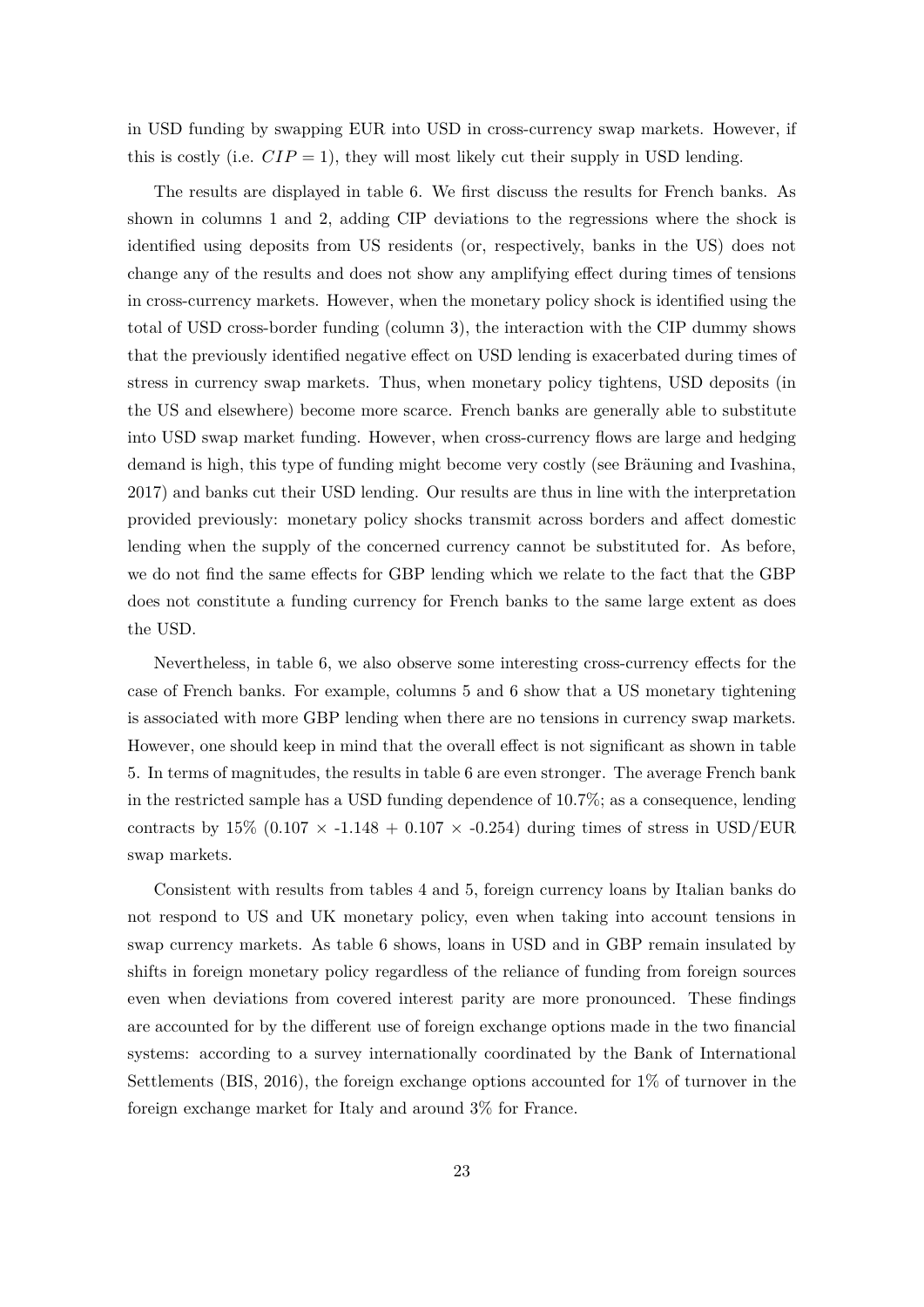|                                         |                                                          | France                                                    |                                                                     |                                                                            |                                                           |                                                            |
|-----------------------------------------|----------------------------------------------------------|-----------------------------------------------------------|---------------------------------------------------------------------|----------------------------------------------------------------------------|-----------------------------------------------------------|------------------------------------------------------------|
|                                         |                                                          | Loans to residents in USD                                 |                                                                     |                                                                            | Loans to residents in GBP                                 |                                                            |
|                                         | (1)<br>Ctry<br>deposits                                  | (2)                                                       | (3)<br>Ctry deposits Deposits in<br>to banks ctry currency deposits | (4)<br>Ctry                                                                | (5)                                                       | (6)<br>Ctry deposits Deposits in<br>to banks ctry currency |
| Channel $\times$ MP US                  | $-0.976**$                                               | $-0.603$                                                  | $-0.254**$                                                          | 0.941                                                                      | $2.189**$                                                 | $0.707**$                                                  |
| Channel $\times$ MP UK                  | $\left[0.033\right]$<br>$-0.110$<br>$\left[0.224\right]$ | $\left[0.309\right]$<br>$-0.125$<br>$\lceil 0.188 \rceil$ | [0.041]<br>1.016<br>$\left[0.277\right]$                            | $\left[0.380\right]$<br>$-0.340*$<br>$\begin{bmatrix} 0.075 \end{bmatrix}$ | $\left[0.024\right]$<br>$-0.287*$<br>$\left[0.059\right]$ | $\lceil 0.045 \rceil$<br>1.673<br>$\left[0.266\right]$     |
| Channel $\times$ MP US $\times$ CIP USD | $-0.204$                                                 | 0.729<br>$\lceil 0.763 \rceil$                            | $-1.148**$                                                          | 1.701                                                                      | $-1.014$                                                  | $-0.764$                                                   |
| Channel $\times$ MP UK $\times$ CIP GBP | $[0.914]$<br>$0.230*$<br>$[0.079]$                       | $0.300**$<br>$\left[0.017\right]$                         | $\left[0.028\right]$<br>$-1.764$<br>[0.116]                         | [0.649]<br>$0.367*$<br>[0.095]                                             | $[0.791]$<br>0.300<br>[0.110]                             | $\left[0.282\right]$<br>$-3.283*$<br>$\left[0.079\right]$  |
| Channel $\times$ CIP USD                | $-0.305$<br>$\left[0.732\right]$                         | 0.131<br>$\left[0.909\right]$                             | $-0.366$<br>$\left[0.250\right]$                                    | $2.639*$<br>$\left[0.076\right]$                                           | 2.053<br>[0.163]                                          | 0.097<br>[0.784]                                           |
| Channel $\times$ CIP GBP                | $-0.085$<br>$\left[0.238\right]$                         | $-0.073$<br>[0.405]                                       | $-0.462$<br>[0.517]                                                 | $-0.165$<br>$\left[0.149\right]$                                           | $-0.082$<br>[0.557]                                       | $-1.046$<br>$\left[0.349\right]$                           |
| Channel US                              | $-0.256$                                                 | 0.095                                                     | $-0.155$                                                            | $-0.220$                                                                   | $-0.645$                                                  | $-0.445$                                                   |
| Channel UK                              | $\lceil 0.299 \rceil$<br>0.107<br>$\left[0.328\right]$   | [0.769]<br>0.101<br>$\left[0.204\right]$                  | [0.367]<br>$-0.087$<br>[0.837]                                      | $\left[0.782\right]$<br>$0.318**$<br>$\left[0.024\right]$                  | [0.555]<br>$0.223*$<br>$\left[0.094\right]$               | [0.179]<br>0.761<br>$\left[0.504\right]$                   |
| Observations<br>$R^2$                   | 2051<br>0.12                                             | 2053<br>0.12                                              | 2055<br>0.13                                                        | 1031<br>0.14                                                               | 1031<br>0.13                                              | 1032<br>0.14                                               |
| Adjusted $R^2$                          | 0.02                                                     | 0.02                                                      | 0.03                                                                | $-0.02$                                                                    | $-0.03$                                                   | $-0.02$                                                    |
|                                         |                                                          |                                                           |                                                                     |                                                                            |                                                           |                                                            |
|                                         |                                                          | Italy                                                     |                                                                     |                                                                            |                                                           |                                                            |
| Number of banks                         | 125                                                      | 125                                                       | 125                                                                 | 83                                                                         | 83                                                        | 83                                                         |

<span id="page-26-0"></span>Table 6: **CIP deviations: effect on resident lending, by USD/GBP**

|                                         |                         | Italy                               |                                        |                         |                                     |                                        |
|-----------------------------------------|-------------------------|-------------------------------------|----------------------------------------|-------------------------|-------------------------------------|----------------------------------------|
|                                         |                         | Loans to residents in USD           |                                        |                         | Loans to residents in GBP           |                                        |
|                                         | (1)<br>Ctry<br>deposits | (2)<br>Ctry<br>deposits<br>to banks | (3)<br>Deposits<br>in ctry<br>currency | (4)<br>Ctry<br>deposits | (5)<br>Ctry<br>deposits<br>to banks | (6)<br>Deposits<br>in ctry<br>currency |
| Channel $\times$ MP US                  | $-0.231$                | 2.373                               | 0.111                                  | 0.801                   | 6.870                               | $-0.107$                               |
|                                         | $\left[0.822\right]$    | 0.263                               | 0.854                                  | 0.817                   | $\left[0.267\right]$                | $\left[0.905\right]$                   |
| Channel $\times$ MP UK                  | $-0.362$                | $-0.333$                            | 0.493                                  | 2.215                   | $-1.027$                            | 4.224                                  |
|                                         | [0.581]                 | [0.730]                             | $\left[0.910\right]$                   | $\left[0.244\right]$    | $\left[0.712\right]$                | [0.568]                                |
| Channel $\times$ MP US $\times$ CIP USD | 6.994                   | 4.447                               | $-2.545$                               | $-3.229$                | $-30.637$                           | $-5.775$                               |
|                                         | $\left[0.104\right]$    | $\left[0.837\right]$                | $\left[0.488\right]$                   | 0.564                   | $\left[0.558\right]$                | $\left[0.528\right]$                   |
| Channel $\times$ MP GB $\times$ CIP GBP | 0.096                   | 0.121                               | 1.542                                  | $-2.337$                | 0.102                               | 5.964                                  |
|                                         | $\lceil 0.892 \rceil$   | 0.901                               | $\left[0.795\right]$                   | 0.279                   | $\lceil 0.974 \rceil$               | [0.741]                                |
| Channel $\times$ CIP USD                | 2.829                   | 1.182                               | $-0.145$                               | $-4.777*$               | $-15.819$                           | $-2.701$                               |
|                                         | $\lceil 0.191 \rceil$   | [0.874]                             | $\left[0.904\right]$                   | $\left[0.095\right]$    | [0.378]                             | $\left[0.561\right]$                   |
| Channel $\times$ CIP GBP                | $-0.755$                | $-0.801**$                          | 1.479                                  | 0.389                   | $-0.843$                            | $-0.168$                               |
|                                         | $\left[0.231\right]$    | $\left[0.036\right]$                | $\left[0.748\right]$                   | 0.827                   | [0.345]                             | $\lceil 0.991 \rceil$                  |
| Channel US                              | $-0.133$                | 2.179                               | $-0.006$                               | 4.385                   | 4.687                               | 0.224                                  |
|                                         | $\left[0.907\right]$    | 0.272                               | $\left[0.985\right]$                   | 0.148                   | $\left[0.441\right]$                | $\left[0.814\right]$                   |
| Channel UK                              | 0.502                   | $0.833***$                          | 0.744                                  | $-0.939$                | 1.467                               | 2.320                                  |
|                                         | [0.446]                 | $\lceil 0.008 \rceil$               | $\left[0.475\right]$                   | $\left[0.599\right]$    | $\left[0.159\right]$                | $\left[0.417\right]$                   |
| Observations                            | 1694                    | 1694                                | 1694                                   | 698                     | 698                                 | 698                                    |
| $R^2$                                   | 0.30                    | 0.30                                | 0.30                                   | 0.24                    | 0.25                                | 0.22                                   |
| Adjusted $R^2$                          | 0.23                    | 0.24                                | 0.23                                   | 0.09                    | 0.11                                | 0.07                                   |
| Number of banks                         | 52                      | 52                                  | 52                                     | 28                      | 28                                  | 28                                     |

*Notes*: This table reports the regression results for the empirical specification in equation [\(2\)](#page-24-1). The numbers represent the sum of coefficients on the monetary policy variables summed over the three lags and the contemporaneous variables. All regressions are OLS regressions; standard errors are clustered at bank level. P-values are reported in brackets. The transmission channel variable is reported in the column headers.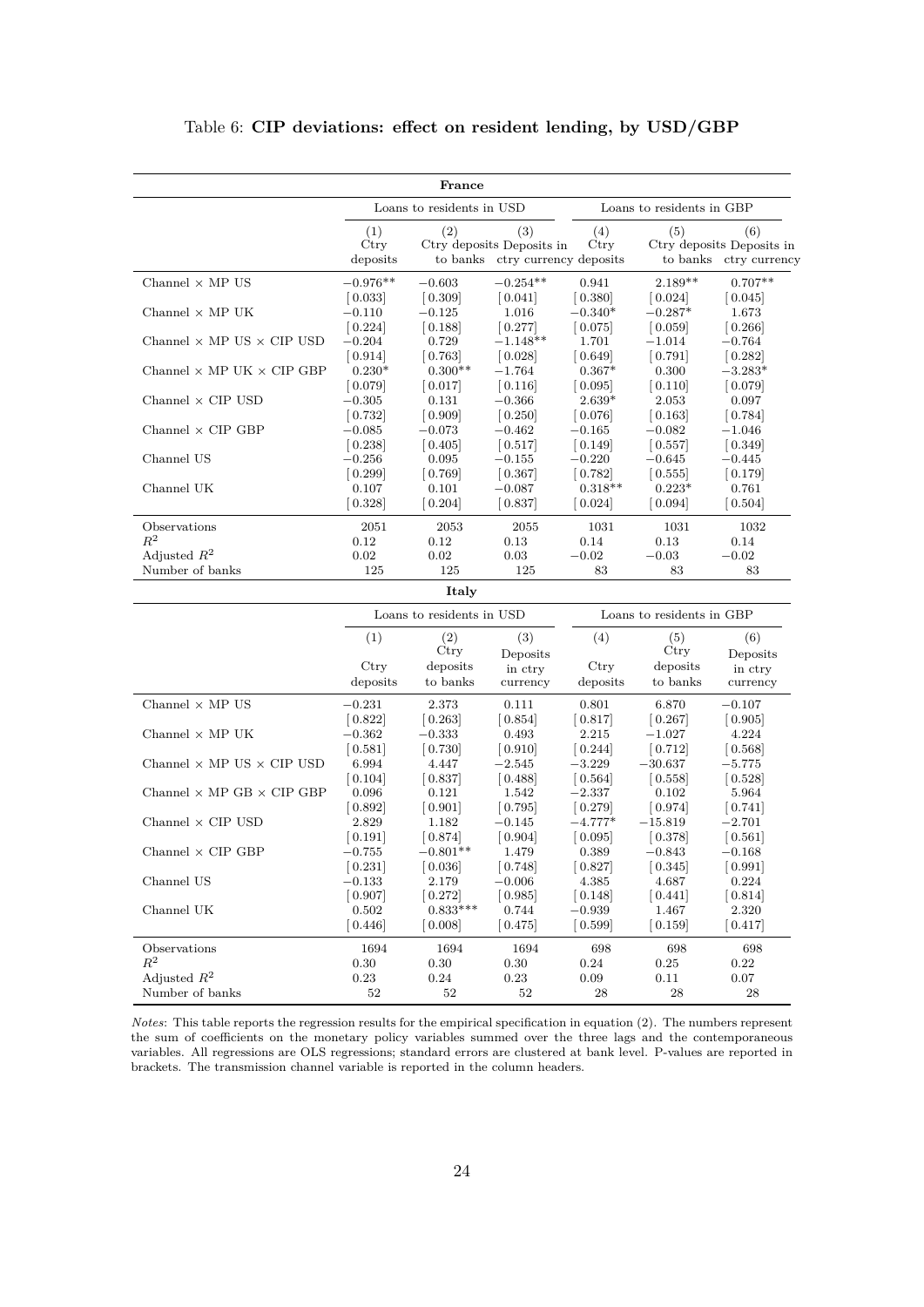#### **5 Concluding remarks**

This paper provides evidence on the impact of US and UK monetary policy shocks on domestic credit supply of French and Italian banks. Contrasting the experiences of France and Italy, we observe two countries within the Euro area where the international transmission of monetary policy through banks is quite different. Ex ante, the banking systems of these countries are similar in size and business model, yet they differ in the composition of funding sources and the currency composition of their funding as well as of loans granted.

In particular, we investigate whether lending to residents responds differently to foreign monetary policy depending on the degree of exposure of banks' funding from the foreign countries where monetary policy changes. We find evidence of an international bank lending channel of transmission of US monetary policy for loans to French and Italian residents over the period 2000–2015: in both countries, when US monetary policy tightens, banks that relied more intensely on US sources of funding reduced the lending to the private nonfinancial sector. The breakdown by currency shows that in the case of Italy the effect was concentrated on loans in EUR whereas French banks reduced their USD lending. Also, the impact is larger for French banks that relied more heavily on USD funding markets and that obtained substantial amounts of USD funds through their affiliate network in the US. Tensions in currency swap markets in recent years have exacerbated this effect. Our results are consistent with the hypothesis that funding in one currency is not a perfect substitute for funding in another currency, especially in the case of the USD.

We do not find much of an effect of UK monetary policy shocks on domestic lending in France nor Italy. Despite the fact that exposure to the UK is larger than to the US for both French and Italian banks, they seem to be isolated from UK monetary policy shocks given that most of their UK funding is not denominated in GBP.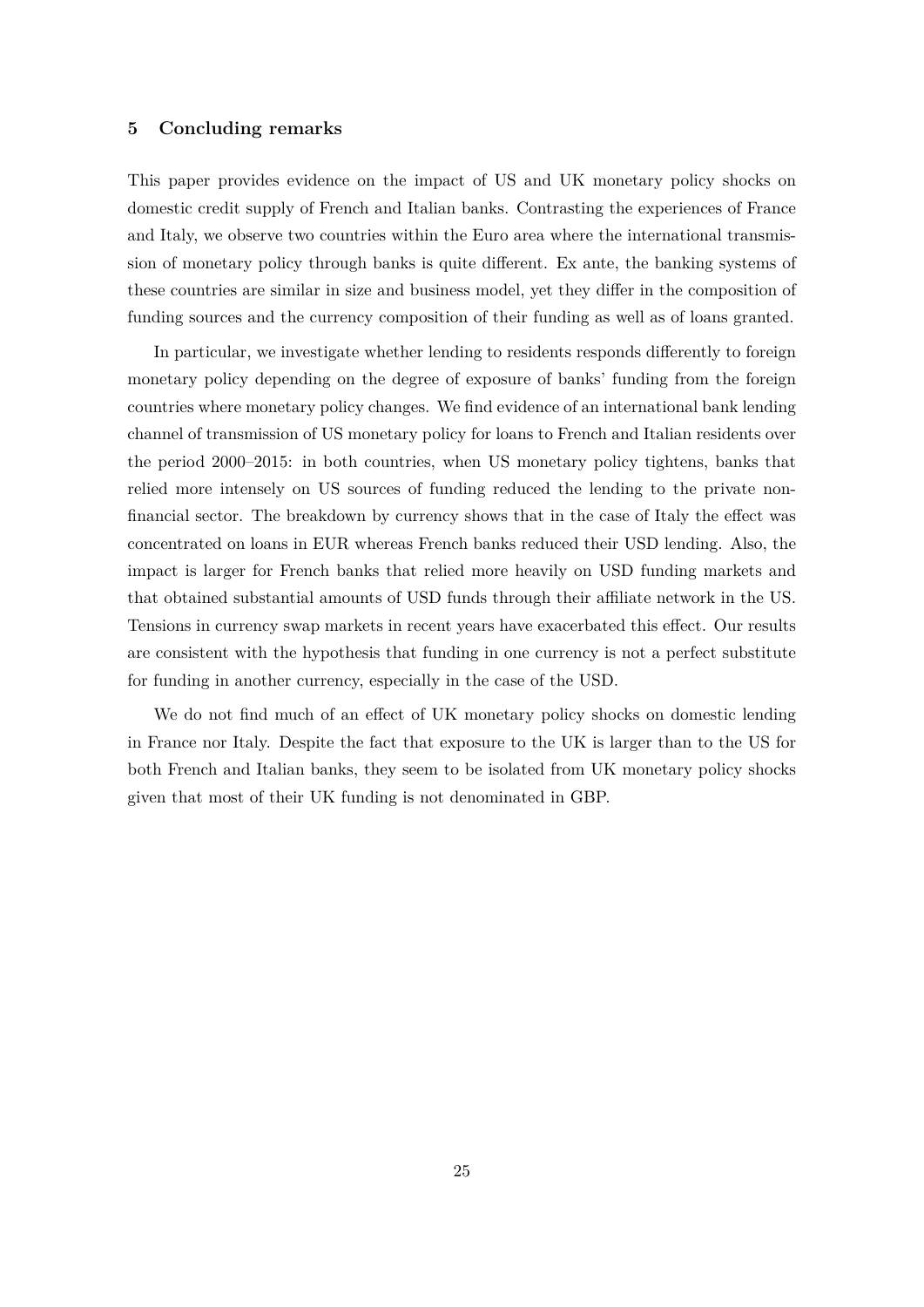#### **References**

- <span id="page-28-9"></span>ACPR (2017): Chiffres du marché français de la banque et de l'assurance. Available at: [https://acpr.banque-france.fr/fileadmin/user\\_upload/acp/publications/rapports](https://acpr.banque-france.fr/fileadmin/user_upload/acp/publications/rapports-annuels/20170106-Rapport-chiffres-ACPR-2015.pdf)[annuels/20170106-Rapport-chiffres-ACPR-2015.pdf.](https://acpr.banque-france.fr/fileadmin/user_upload/acp/publications/rapports-annuels/20170106-Rapport-chiffres-ACPR-2015.pdf)
- <span id="page-28-3"></span>Adrian, Tobias and Hyun Song Shin (2008): Financial intermediaries, financial stability, and monetary policy. Staff Reports 346, Federal Reserve Bank of New York.
- <span id="page-28-6"></span>Aizenman, Joshua, Menzie D. Chinn and Hiro Ito (2016): Monetary policy spillovers and the trilemma in the new normal: Periphery country sensitivity to core country conditions. *Journal of International Money and Finance*, 68(C), pp. 298–330.
- <span id="page-28-12"></span>Avdjiev, Stefan, Wenxin Du, Catherine Koch and Hyun Song Shin (2016): The dollar, bank leverage and the deviation from covered interest parity. BIS Working Papers 592, Bank for International Settlements.
- <span id="page-28-4"></span>Bauer, Michael D. and Glenn D. Rudebusch (2014): The Signaling Channel for Federal Reserve Bond Purchases. *International Journal of Central Banking*, 10(3), pp. 233–289.
- <span id="page-28-1"></span>Bernanke, Ben S and Alan S Blinder (1988): Credit, Money, and Aggregate Demand. *American Economic Review*, 78(2), pp. 435–439.
- <span id="page-28-2"></span>Bernanke, Ben S. and Mark Gertler (1995): Inside the Black Box: The Credit Channel of Monetary Policy Transmission. *Journal of Economic Perspectives*, 9(4), pp. 27–48.
- <span id="page-28-7"></span>Bhattarai, Saroj, Arpita Chatterjee and Woong Yong Park (2015): Effects of US quantitative easing on emerging market economies. Globalization and Monetary Policy Institute Working Paper 255, Federal Reserve Bank of Dallas.
- <span id="page-28-14"></span>BIS (2016): Triennial Central Bank Survey: Foreign exchange turnover in April 2016. April 2016, Bank of International Settlements.
- <span id="page-28-8"></span>Bluwstein, Kristina and Fabio Canova (2016): Beggar-Thy-Neighbor? The International Effects of ECB Unconventional Monetary Policy Measures. *International Journal of Central Banking*, 12(3), pp. 69–120.
- <span id="page-28-10"></span>Bofondi, Marcello, Luisa Carpinelli and Enrico Sette (2017): Credit Supply During a Sovereign Debt Crisis. *Journal of the European Economic Association*. Forthcoming.
- <span id="page-28-13"></span>Borio, Claudio, Robert Neil McCauley, Patrick McGuire and Vladyslav Sushko (2016): Covered interest parity lost: understanding the cross-currency basis. *BIS Quarterly Review*.
- <span id="page-28-11"></span>Bräuning, Falk and Victoria Ivashina (2017): Monetary Policy and Global Banking. NBER Working Papers 23316, National Bureau of Economic Research.
- <span id="page-28-5"></span>Bruno, Valentina and Hyun Song Shin (2015): Capital flows and the risk-taking channel of monetary policy. *Journal of Monetary Economics*, 71(C), pp. 119–132.
- <span id="page-28-0"></span>Buch, Claudia M, Matthieu Bussière, Linda S Goldberg and Robert Hills (2018): The International Transmission of Monetary Policy. Working Paper 24454, NBER.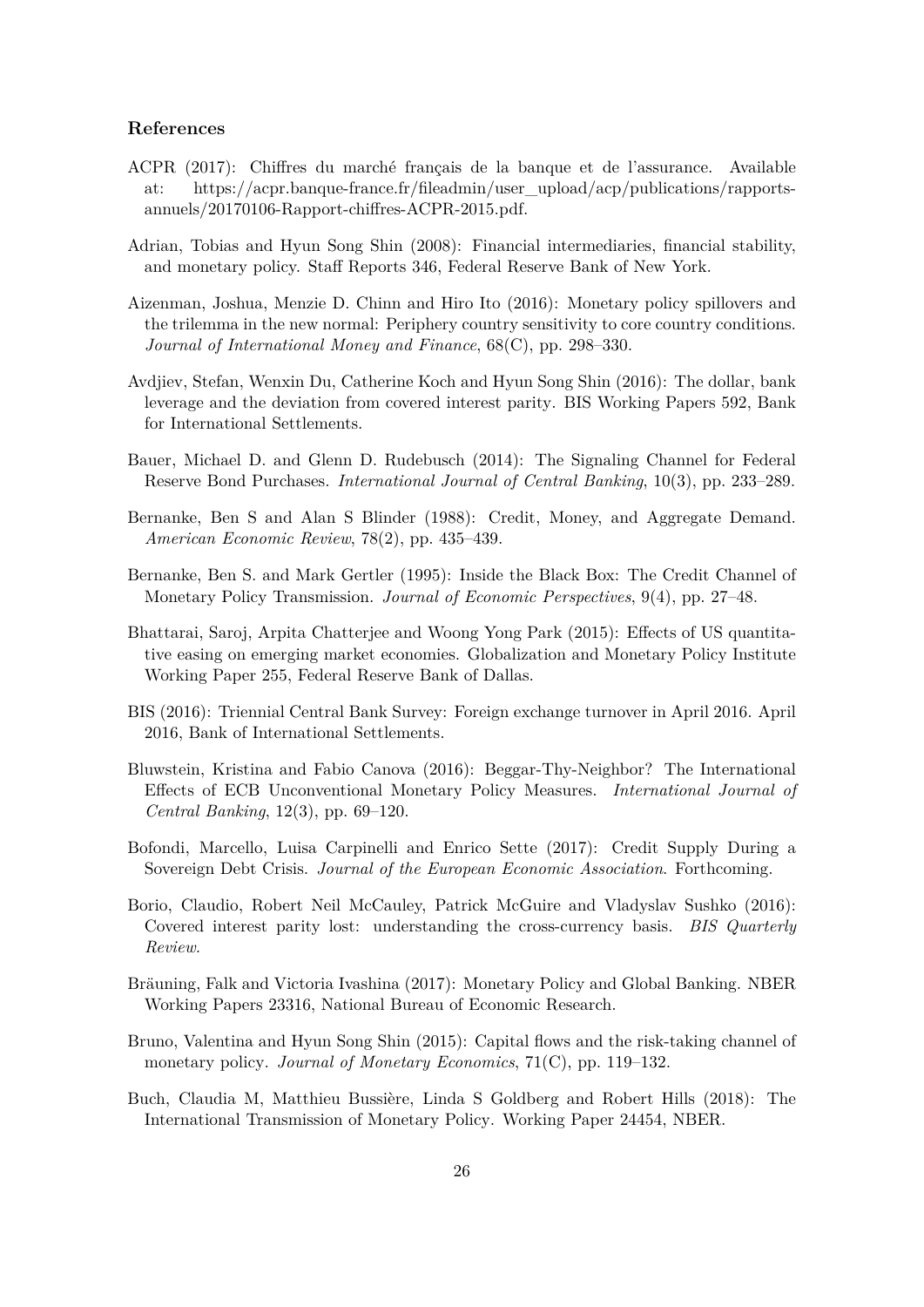- Buch, Claudia M and Linda S Goldberg (2017): Cross-Border Prudential Policy Spillovers: How Much? How Important? Evidence from the International Banking Research Network. *International Journal of Central Banking*, 13(2), pp. 505–558.
- <span id="page-29-11"></span>Caccavaio, Marianna, Luisa Carpinelli, Giuseppe Marinelli and Enrico Sette (2015): International Banking and Liquidity Risk Transmission: Evidence from Italy. *IMF Economic Review*, 63(3), pp. 568–584.
- <span id="page-29-12"></span>Carpinelli, Luisa and Matteo Crosignani (2017): The Effect of Central Bank Liquidity Injections on Bank Credit Supply. Mimeo.
- <span id="page-29-3"></span>Cetorelli, Nicola and Linda S. Goldberg (2012): Banking Globalization and Monetary Transmission. *Journal of Finance*, 67(5), pp. 1811–1843.
- <span id="page-29-5"></span>Correa, Ricardo, Teodora Paligorova, Horacio Sapriza and Andrei Zlate (2017): Cross-Border Bank Flows and Monetary Policy: Implications for Canada. Staff Working Papers 17-34, Bank of Canada.
- <span id="page-29-6"></span>Demirguc-Kunt, Asli, Balint Horvath and Harry Huizinga (2017): Foreign Banks and International Transmission of Monetary Policy: Evidence from the Syndicated Loan Market. CEPR Discussion Papers 11796, CEPR Discussion Papers.
- <span id="page-29-13"></span>Du, Wenxin, Alexander Tepper and Adrien Verdelhan (2017): Deviations from Covered Interest Rate Parity. Working Paper 23170, National Bureau of Economic Research.
- <span id="page-29-1"></span>ECB (2017): Report on financial structures. October 2017, European Central Bank.
- <span id="page-29-10"></span>Falagiarda, Matteo, Peter McQuade and Marcel Tirpák (2015): Spillovers from the ECB's non-standard monetary policies on non-euro area EU countries: evidence from an eventstudy analysis. Working Paper Series 1869, European Central Bank.
- <span id="page-29-9"></span>Fratzscher, Marcel, Marco Lo Duca and Roland Straub (2016): ECB Unconventional Monetary Policy: Market Impact and International Spillovers. *IMF Economic Review*, 64(1), pp. 36–74.
- <span id="page-29-8"></span>Fratzscher, Marcel, Roland Straub and Marco Lo Duca (2013): On the international spillovers of US quantitative easing. Working Paper Series 1557, European Central Bank.
- <span id="page-29-7"></span>Georgiadis, Georgios (2015): Determinants of global spillovers from US monetary policy. Working Paper Series 1854, European Central Bank.
- <span id="page-29-4"></span>Ivashina, Victoria, David S. Scharfstein and Jeremy C. Stein (2015): Dollar Funding and the Lending Behavior of Global Banks. *The Quarterly Journal of Economics*, 130(3), pp. 1241–1281.
- <span id="page-29-2"></span>Jiménez, Gabriel, Steven Ongena, José-Luis Peydró and Jesús Saurina (2014): Hazardous Times for Monetary Policy: What Do Twenty-Three Million Bank Loans Say About the Effects of Monetary Policy on Credit Risk-Taking? *Econometrica*, 82(2), pp. 463–505.
- <span id="page-29-0"></span>Kashyap, Anil K. and Jeremy C. Stein (1994): Monetary Policy and Bank Lending. In: *Monetary Policy*, NBER Chapters, pp. 221–261. National Bureau of Economic Research.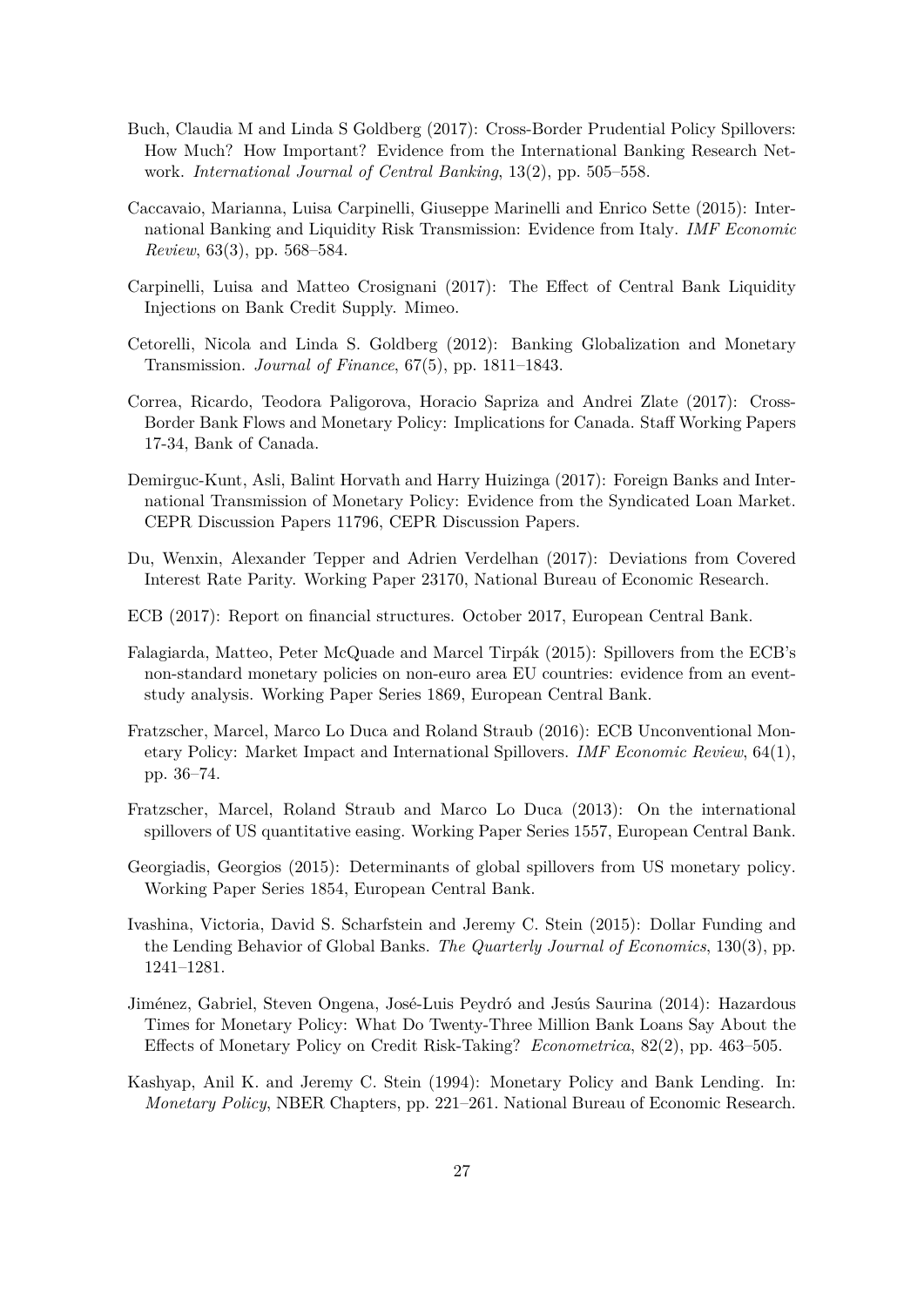- <span id="page-30-0"></span>Kashyap, Anil K. and Jeremy C. Stein (1997): The role of banks in monetary policy: a survey with implications for the European Monetary Union. *Economic Perspectives*, (Sep), pp. 2–18.
- <span id="page-30-5"></span>Krippner, Leo (2016): Documentation for measures of monetary policy. Mimeo.
- <span id="page-30-4"></span>McCauley, Robert N., Patrick McGuire and Vladyslav Sushko (2015): Global dollar credit: links to US monetary policy and leverage. *Economic Policy*, 30(82), pp. 187–229.
- <span id="page-30-1"></span>Morais, Bernardo, José-Luis Peydró and Claudia Ruiz Ortega (2017): The International Bank Lending Channel of Monetary Policy Rates and QE: Credit Supply, Reach-for-Yield, and Real Effects. *Journal of Finance*. Forthcoming.
- <span id="page-30-2"></span>Ongena, Steven, Ibolya Schindele and Dzsamila Vonnák (2017): In Lands of Foreign Currency Credit, Bank Lending Channels Run Through? MNB Working Papers 2017/6, Magyar Nemzeti Bank (Central Bank of Hungary).
- <span id="page-30-6"></span>Shin, Hyun Song (2012): Global Banking Glut and Loan Risk Premium. *IMF Economic Review*, 60(2), pp. 155–192.
- <span id="page-30-3"></span>Takats, Elod and Judit Temesvary (2017): The Currency Dimension of the Bank Lending Channel in International Monetary Transmission. Finance and Economics Discussion Series 2017-001, Board of Governors of the Federal Reserve System (U.S.).
- Temesvary, Judit, Steven Ongena and Ann L. Owen (2015): A Global Lending Channel Unplugged? Does U.S. Monetary Policy Affect Cross-border and Affiliate Lending by Global U.S. Banks? MPRA Paper 65913, University Library of Munich, Germany.